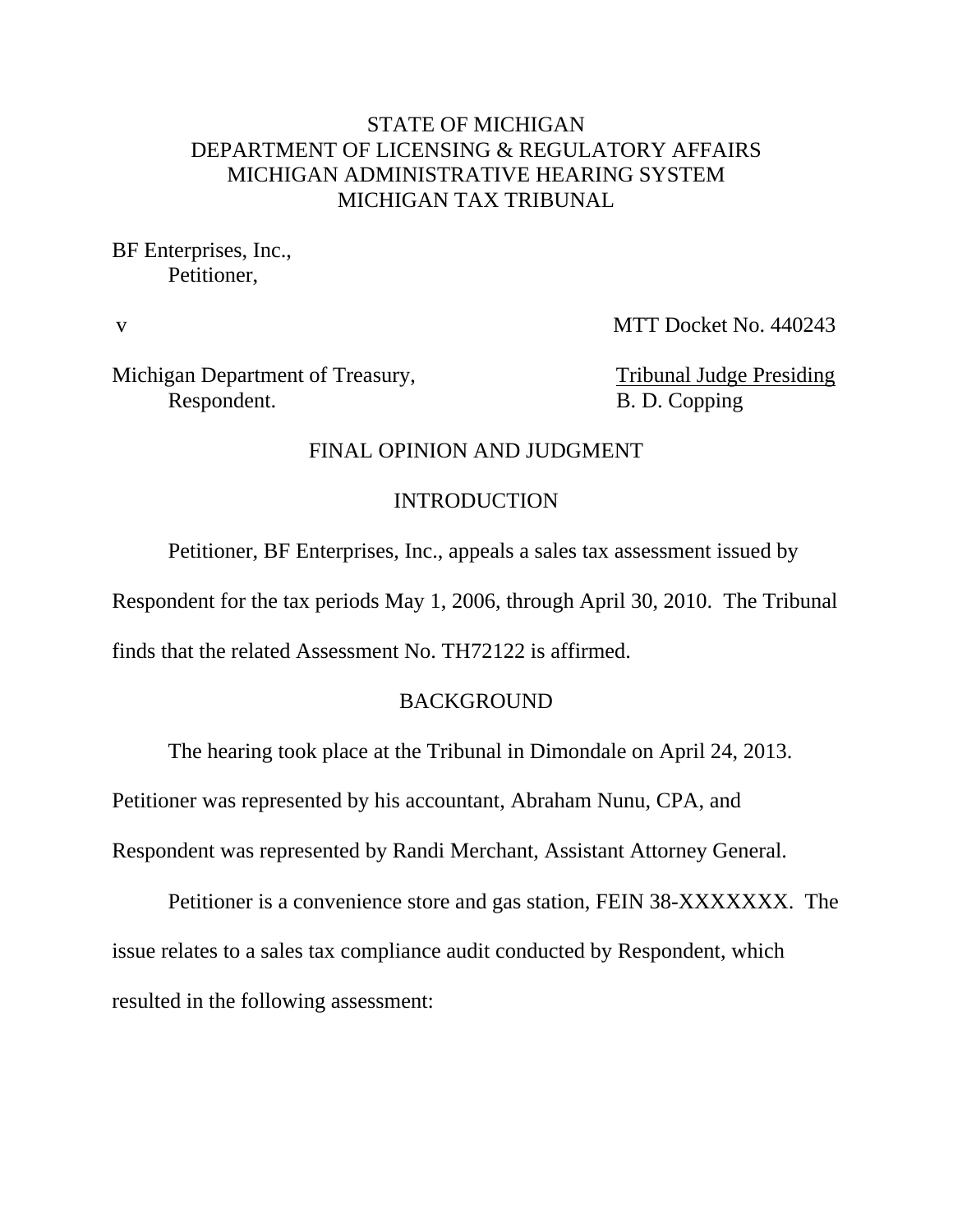| Assmt # | <b>Period</b>             | <b>Type</b> | <b>Tax</b> | <b>Penalty Interest*</b> | <b>Total</b>                                 |
|---------|---------------------------|-------------|------------|--------------------------|----------------------------------------------|
| TH72122 | $5/1/2006$ –<br>4/30/2010 | Sales       |            |                          | $$729,070$ $$72,907$ $$165,850 + $967,827 +$ |

\*Interest accruing and to be computed in accordance with sections 23 and 24 of 1941 PA 122.

### PETITIONER'S CONTENTIONS

In Petitioner's opening remarks, it stated:

Your Honor, we are here today for a sales tax audit for my client, and this audit was done by the State of Michigan based on estimates of a two-month sample for the whole audit period. And we feel that estimate, which has changed over the course of the audit at least three times, it's excessively high. It doesn't present the reality of that business and we feel that estimate need to be revised because the estimates has changed dramatically during the course of the audit and that will be -- put my client in a very bad shape to continue his business and destroy him. (Transcript, p. 10)

In Petitioner's prehearing statement, it contended:

The Petitioner has cooperated with the auditor and provided him with information that he requested. The auditor estimated an assessment amount based on a sample of two months which did not represent the whole audit. The Petitioner believes that there is a mistake and an error in the estimate number. The Petitioner is a gas station business and most of the sales tax is prepaid at the wholesale level. The Petitioner is a small gas station with a 700 sq. ft. C-Store. The amount assessed by the auditor is outrageous and would put the Petitioner out of business.

In addition to Petitioner's contention that the use of estimates resulted in an

assessment that was excessively high, it also argues that the auditor's treatment of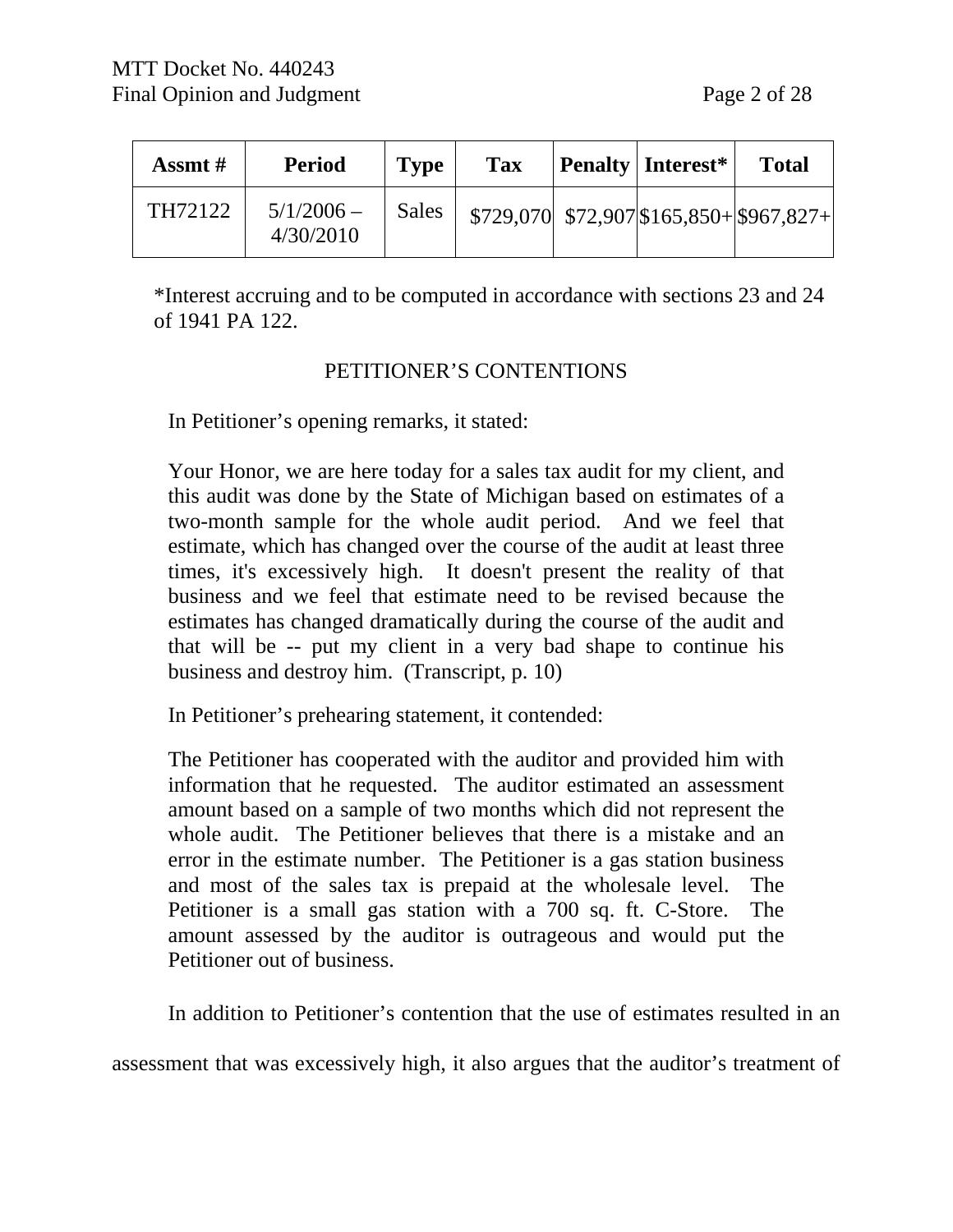the taxation of prepared foods was incorrect. He stated that other stores selling prepared foods do not charge sales tax on the sale of those types of products.

| Assmt $#$ | <b>Period</b>             | <b>Type</b>  | <b>Tax</b> |     | <b>Penalty Interest*</b> | <b>Total</b> |
|-----------|---------------------------|--------------|------------|-----|--------------------------|--------------|
| TH72122   | $5/1/2006 -$<br>4/30/2010 | <b>Sales</b> | \$0        | \$0 | \$0                      | \$0          |

\*Interest accruing and to be computed in accordance with sections 23 and 24 of 1941 PA 122.

## PETITIONER'S ADMITTED EXHIBITS

Petitioner failed to submit an exhibits list; however, as his only exhibit was the initial audit report issued by Respondent, Respondent had no objection to its admittance.

P-1: Audit Report of Findings and supporting schedules dated, October 7, 2010.

When asked by the Tribunal why Petitioner had not provided either a witness or an exhibit list, as required by the Tribunal's Order, Petitioner replied,

"[H]onestly I didn't have an idea that it was our responsibility." (Transcript, pp. 5-6)

When asked by the Tribunal if he had read the Order, Petitioner stated, "No. I

didn't get copy of it, to be honest with you." (Transcript, p. 6)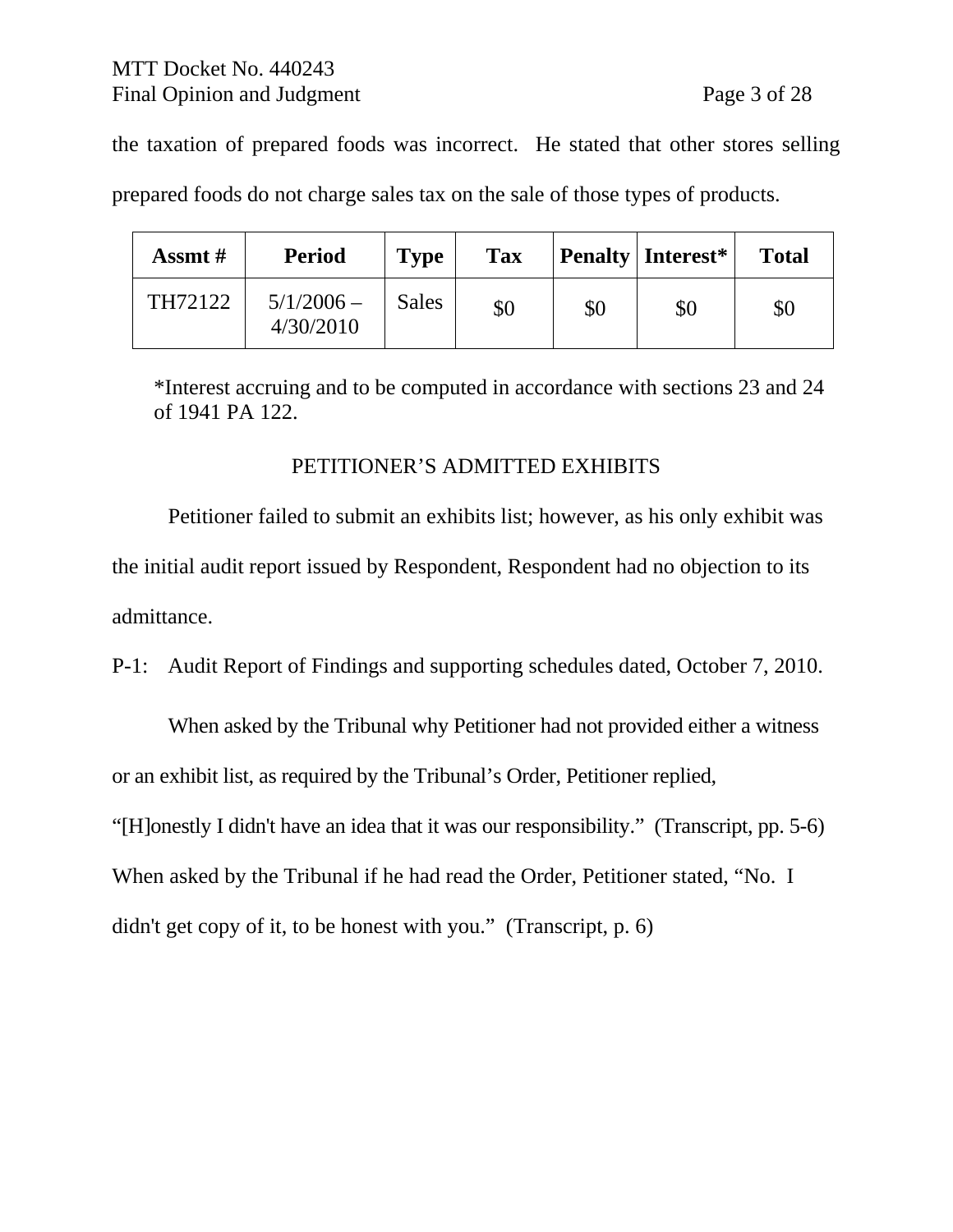### PETITIONER'S WITNESS

Similarly, Petitioner also failed to submit a witness list.

Petitioner stated that it did not have any witnesses, and it was only going to

cross-examine Respondent's witness.

### RESPONDENT'S CONTENTIONS

In Respondent's opening remarks, it stated:

This case involves Petitioner's sales tax liability. Treasury maintains that the assessments at issue here should be upheld. MCL 205.68(4) - - subsection four -- sets forth an assessment which is prima facie correct and Petitioner bears the burden to refute the assessment. Petitioner has utterly failed to do so in this case.

The assessment at issue -- the main complaint Petitioner has is that it was calculated based on estimates. This is specifically provided for in the statute. Treasury is authorized to make assessments based on estimates when they do not have the full amount of records available to them. Petitioner has indicated in its opening statement that the assessments have changed over time. Treasury does not dispute this. The estimates changed as more information became available to Treasury. And each time additional information was made available to Treasury, it resulted in the assessment increasing because that was what the records provided by Petitioner -- however slim they were - demanded the results should be.

Treasury intends on calling the auditor in this case, Justin Storey, and we anticipate that he will testify as to the audit he conducted and the conclusions he reached. We are confident that when the evidence is entered it will support the challenged assessment. And at the conclusion of the hearing we will ask the Tribunal to affirm the assessment and reject the claims of the Petitioner. (Transcript, pp. 11-12)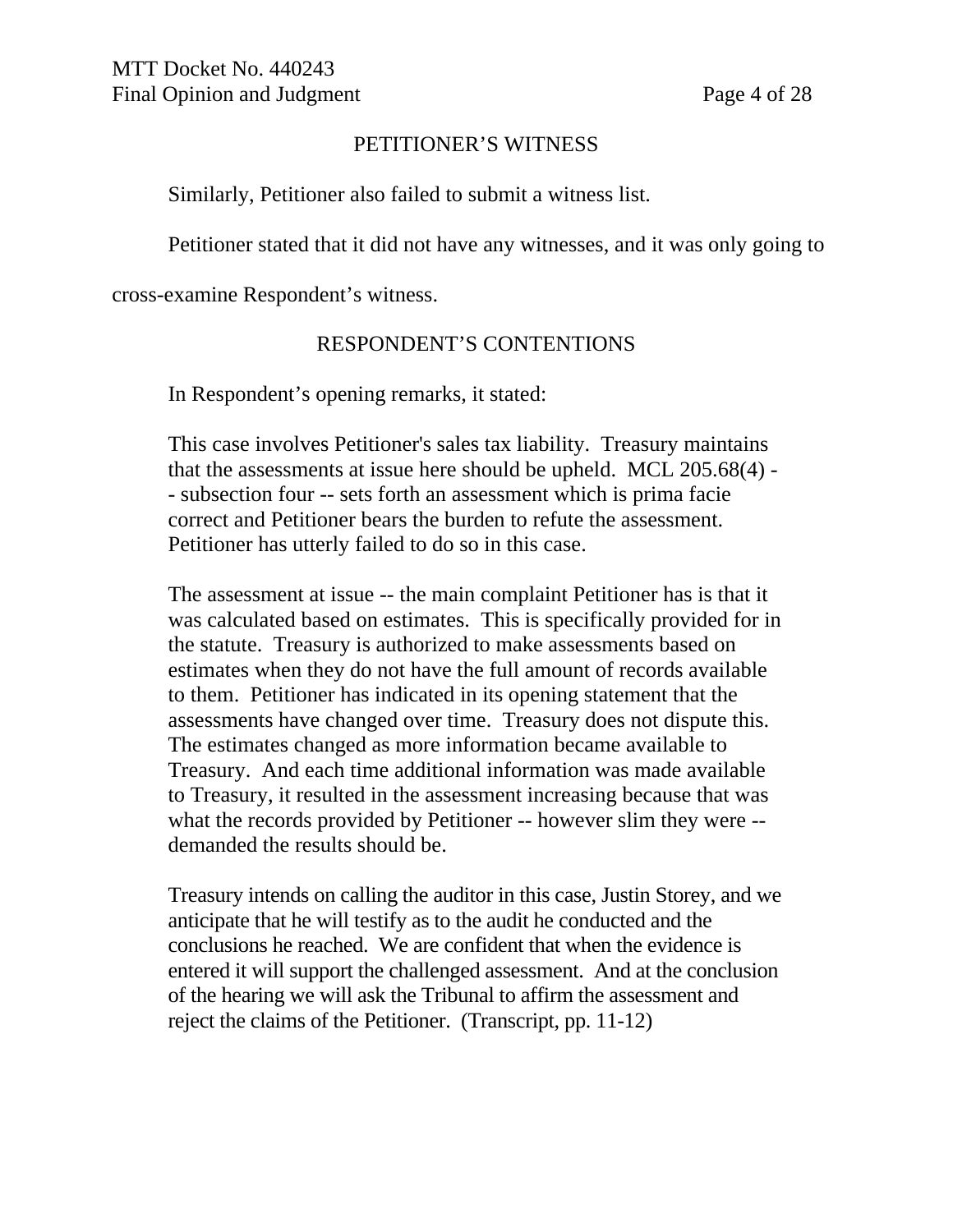| Assmt # | <b>Period</b>             | <b>Type</b> | <b>Tax</b> | <b>Penalty Interest*</b> | <b>Total</b>                                 |
|---------|---------------------------|-------------|------------|--------------------------|----------------------------------------------|
| TH72122 | $5/1/2006 -$<br>4/30/2010 | Sales       |            |                          | $$729,070$ $$72,907$ $$165,850 + $967,827 +$ |

\*Interest accruing and to be computed in accordance with sections 23 and 24 of 1941 PA 122.

## RESPONDENT'S ADMITTED EXHIBITS

- R-1: Audit Report of Findings and supporting schedules.
- R-2: Amended Audit Report of Findings and supporting schedules.
- R-3: Notice of Preliminary Audit Determination dated August 24, 2011.
- R-4: Final Audit Determination Letter, dated September 20, 2011.
- R-5: Tax Compliance Records Request.
- R-6: November 15, 2010 correspondence from Treasury to Petitioner.
- R-7: July 14, 2011 correspondence from Treasury to Petitioner.
- R-8: July 29, 2011 correspondence from Treasury to Petitioner.
- R-9: February 27, 2012 correspondence from Treasury to Petitioner.
- R-10: Audit Diary.
- R-11: Intent to Assess.
- R-12: Final Assessment.

# RESPONDENT'S WITNESS

## Justin Storey

Mr. Storey testified he is a senior auditor with the Michigan Department of

Treasury. He has a bachelor's degree from Central Michigan University with an

emphasis in accounting and a Master's of Science in Accounting degree from

Grand Valley State University.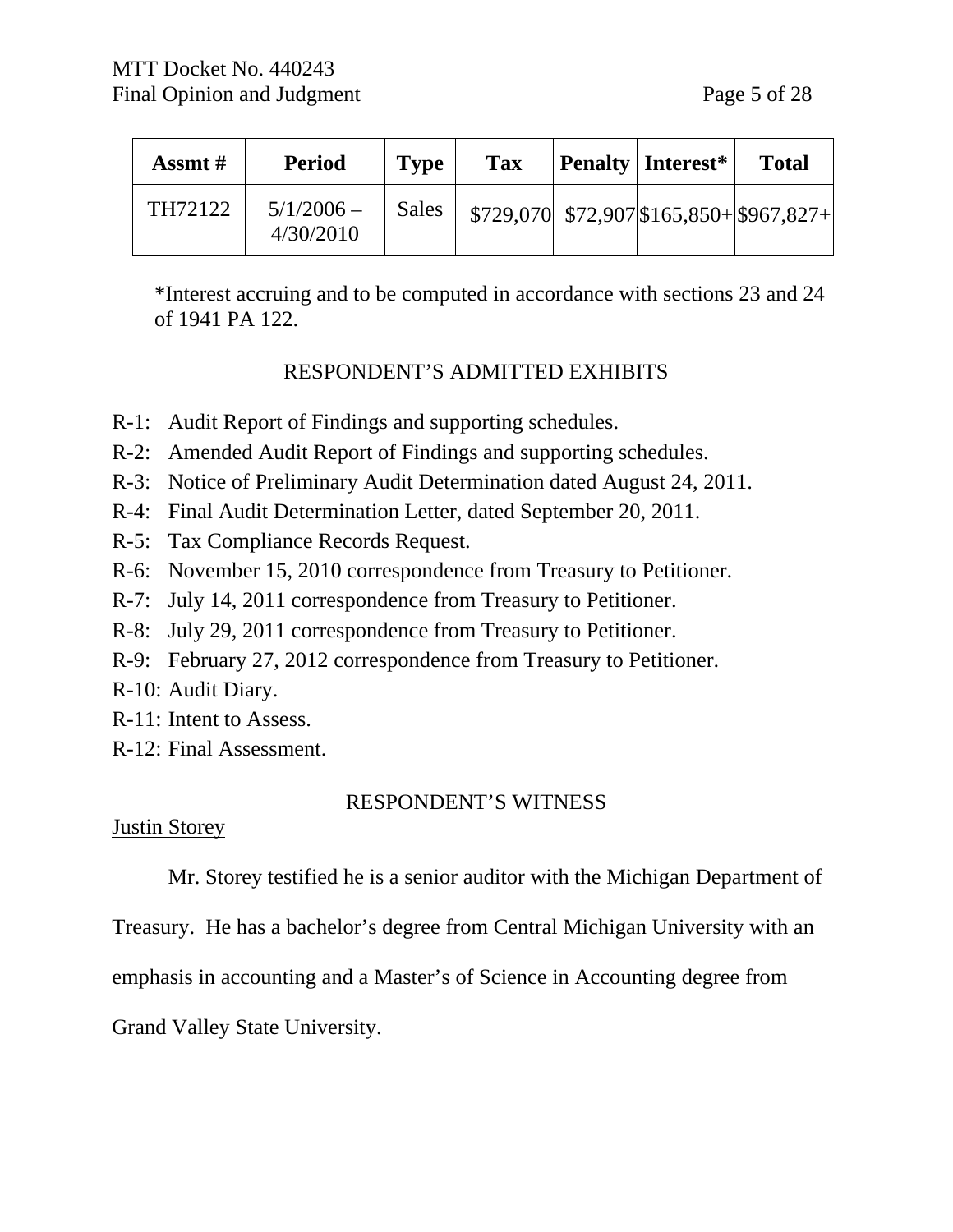### MTT Docket No. 440243 Final Opinion and Judgment Page 6 of 28

Respondent asked Mr. Storey, "For sales tax audits in general what is the general objective when conducting a sales tax audit?" (Transcript, p. 14) Mr. Storey replied, "The general objective is to verify the taxpayer's reported figures and determine if any adjustments are necessary." (Transcript, p. 14)

Respondent went on to ask, "What do you generally look at when you're conducting an audit of the records of the taxpayer?" (Transcript, p. 15) The witness replied, "The records, we would look at profit and loss statements, purchase invoices, check stubs, federal tax returns, general ledgers and, really, I mean anything else." (Transcript, p. 15)

When asked to describe what "block sampling" was and whether it was an acceptable audit method, Mr. Storey stated, "Block sampling is to select a block -- a block of time period and review the records from that period and project that over the audit period." (Transcript, p. 16) He also confirmed that he believed it was an acceptable audit method.

When asked to describe how the audit was initiated, Mr. Storey testified, "The audit was initiated with an unannounced entrance conference. I stopped by the store without providing any, you know, prior notice that I was going to be showing up and asked to speak with the owner." (Transcript, p. 16)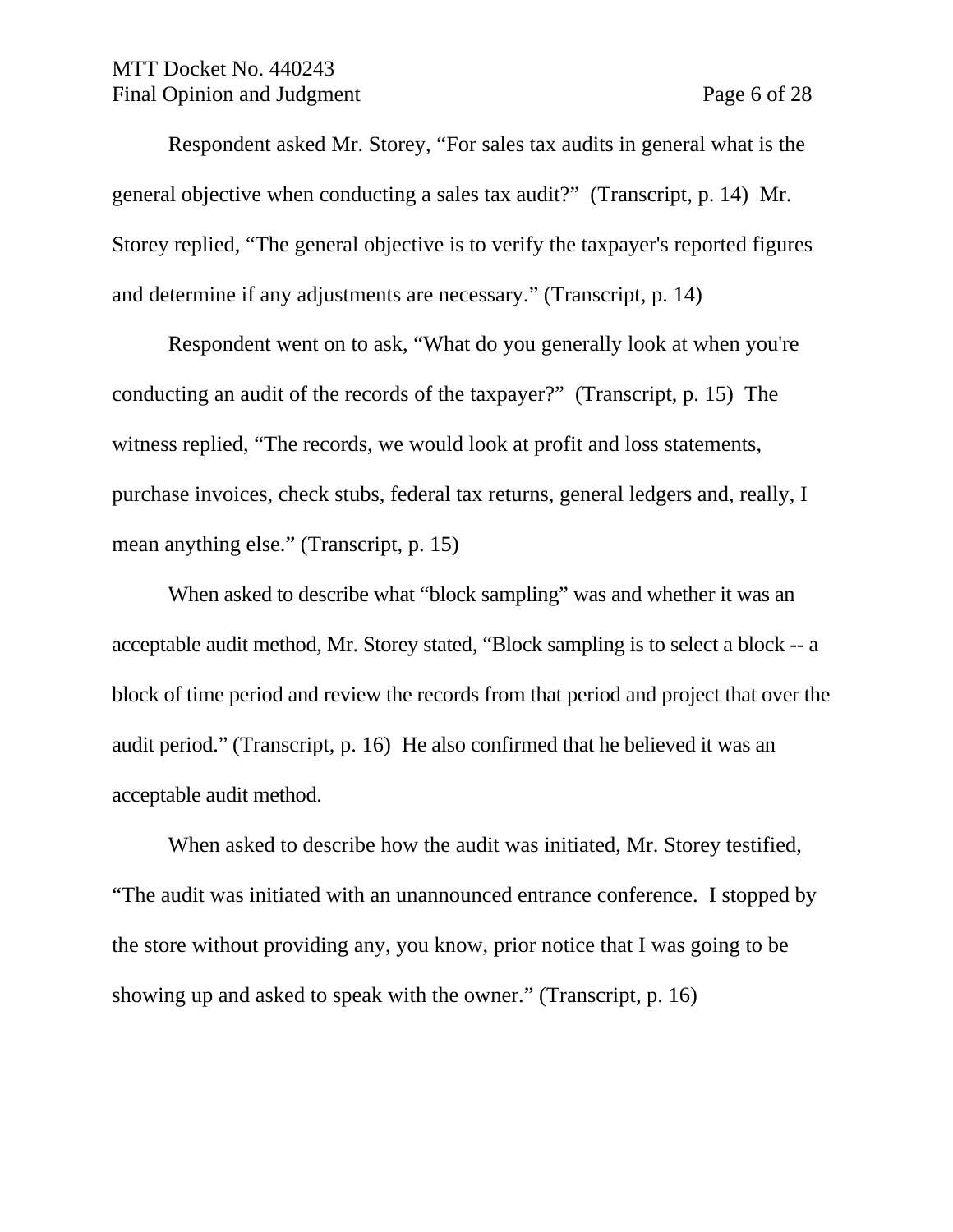Mr. Storey stated he "was able to speak with the owner on the phone and was given permission to speak to the store manager." (Transcript, p. 16) Mr. Storey stated the following with respect to talking with the store manager:

On the first day we like to get answers to how merchandise is rung up on the cash register, basic reporting at the store, do they print sales reports from the register, are those recorded, what records they provide to their accountant to prepare the monthly and annual financial statements. (Transcript, pp. 16-17)

The store manager answered his questions, "[f]or the most part." (Transcript, p. 17)

When asked to describe the gas station/C-Store (Convenience Store), Mr. Storey testified, "It was quite a bit more extensive. They had several pumps dedicated to regular gas but also several pumps that appeared dedicated to diesel fuel. As far as the fuel setup, it was more of a truck stop with numerous pumps." (Transcript, p. 18) When asked by Respondent whether the store was located by a major highway, the witness responded it was located adjacent to I-96.

When asked who his contact was for the rest of the audit, Mr. Storey stated, "My main contact was the accountant, Mr. Nunu." (Transcript, p. 19)

When asked by Respondent, Mr. Storey clarified that the audit covered both gasoline and merchandise sales from the convenience store.

When asked if he received the records requested in Exhibit R-5, Mr. Storey replied that he did not and that he had made numerous attempts to obtain them.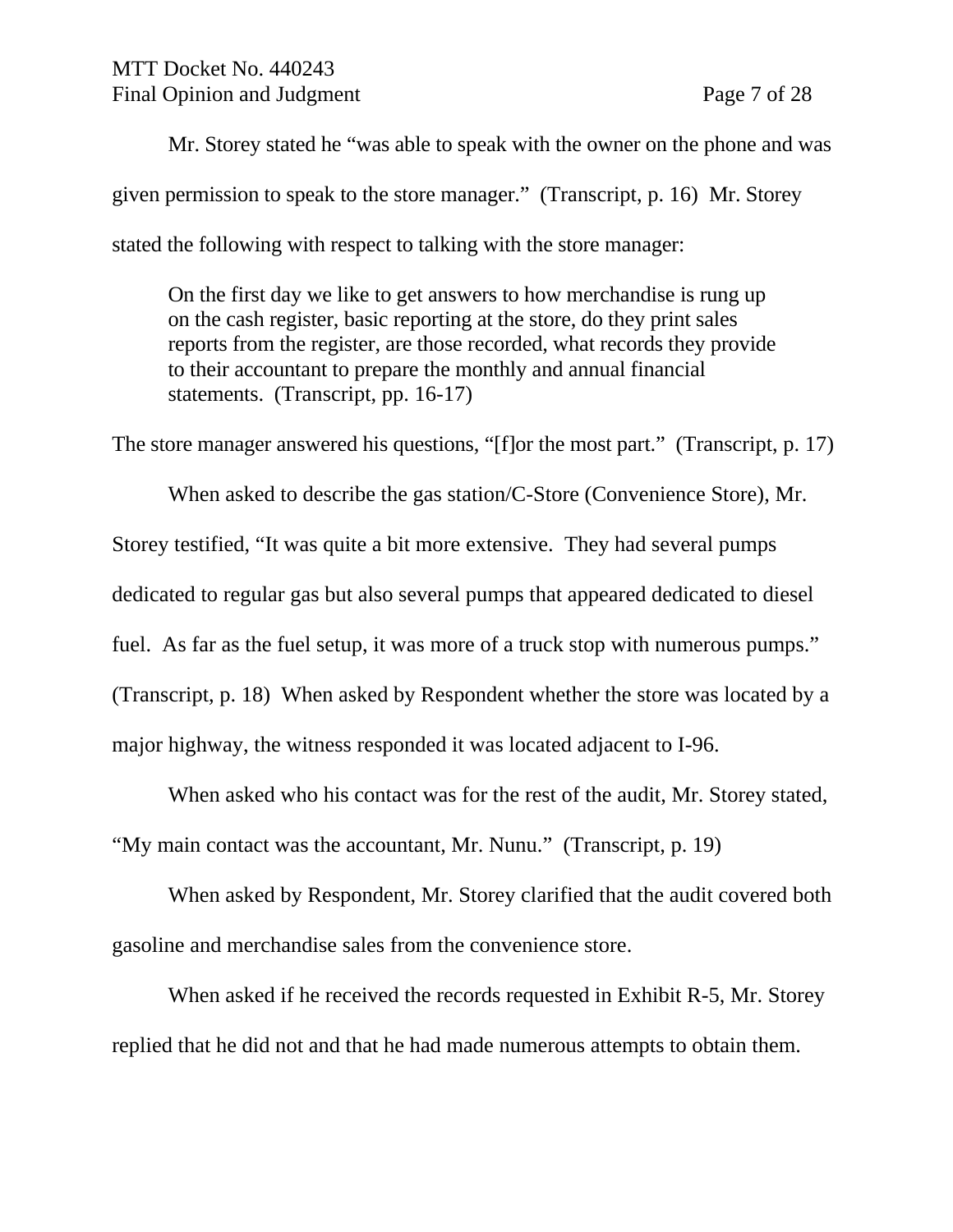### MTT Docket No. 440243 Final Opinion and Judgment Page 8 of 28

The witness then clarified that he did not initially receive any of the records he requested, but he did receive some of the records at a later date. Those records included purchase invoices and daily sales summaries for one month for April 2009, as well as 2006 through 2009 federal 1120 tax returns and annual sales tax returns for 2007 through 2009.

Mr. Storey testified that his initial audit report was based on one-month of data. (Exhibit R-1) The initial audit was revised when Petitioner provided additional records at the time the informal conference was held. This resulted in a revised audit report. (Exhibit R-2)

Mr. Storey also testified that Petitioner was given numerous opportunities to provide additional documentation. This testimony was supported by his audit diary (see Exhibit R-10) and Exhibits R-6 through R-9, which are copies of faxes sent to Petitioner granting it additional time to provide the requested documentation.

When asked by Respondent if he used the April 2009 sales records provided by Petitioner to calculate Petitioner's initial tax due, the witness stated he did.

Respondent asked Mr. Storey, "Did you end up obtaining records from entities other than Petitioner in order to calculate Petitioner's tax liability?" (Transcript, p. 23) Mr. Storey said that he did and went on to describe what information he had requested and received from third parties: "I requested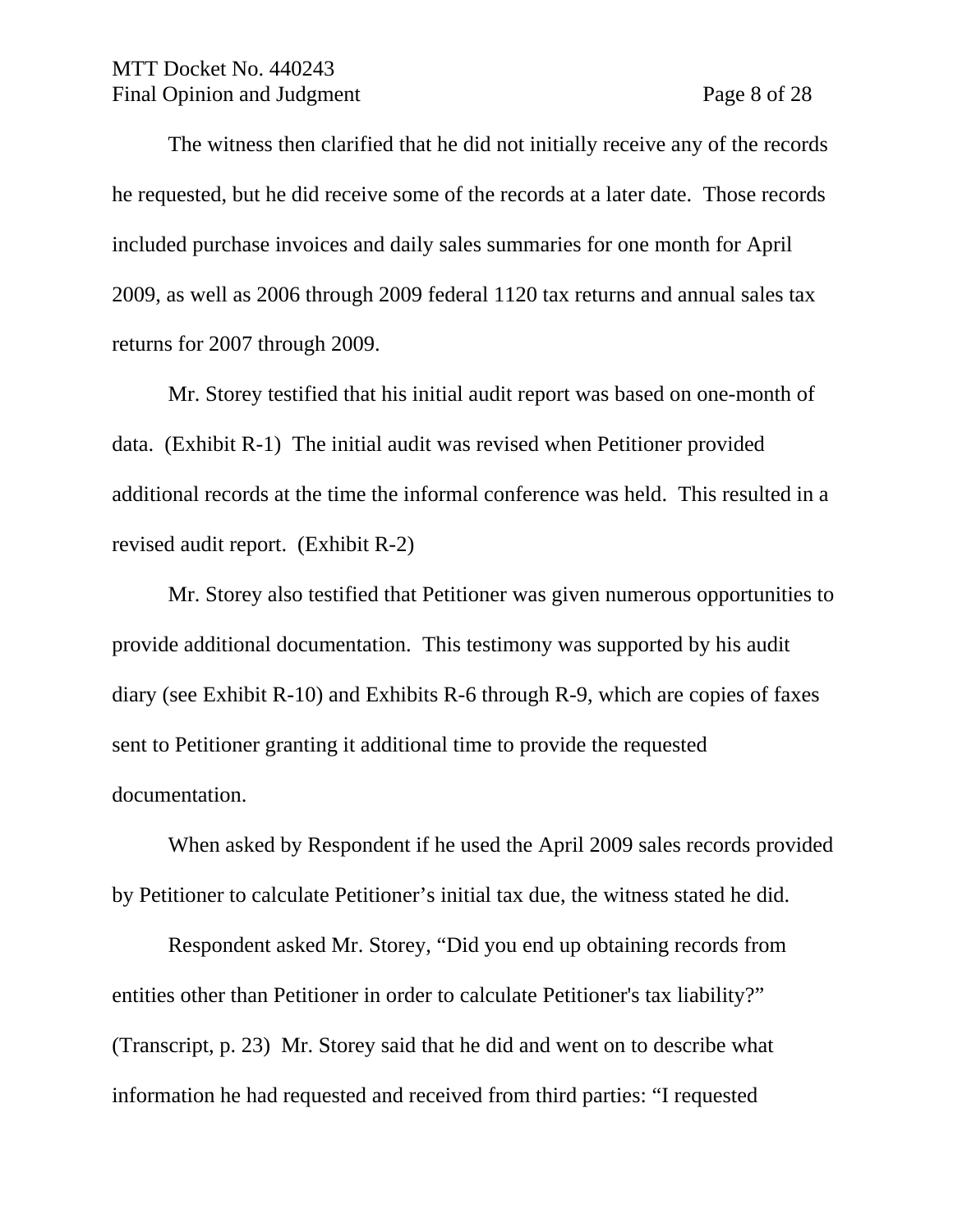#### MTT Docket No. 440243 Final Opinion and Judgment Page 9 of 28

information from some of their vendors to get [Petitioner's] merchandise purchases for the sample period." (Transcript, pp. 23-24) When Respondent asked, "Were they helpful in determining Petitioner's sales tax liability," Mr. Storey replied that they were. (Transcript, p. 24)

Mr. Storey then testified that he had used the records obtained from the fuel suppliers to determine how much fuel Petitioner had purchased. Specifically, the witness referred to Petitioner's fuel purchases on Schedule H-1 of Exhibit R-1. With respect to this schedule, when asked by Respondent what the primary cause of the audit adjustment was, Mr. Storey stated, "The primary cause of the adjustment was an adjustment to gross sales of eight million three hundred forty thousand one hundred and forty dollars." (Transcript, pp. 25-26)

Respondent inquired of Mr. Storey, "How did you determine that Petitioner's gross sales had been under reported to that extent?" (Transcript, p. 26) Mr. Storey replied:

Well, it started with their fuel. The amount of fuel that they purchased let us know that they were severely under reporting their gross sales. For the three years where we had taxpayer information and comparative vendor information, we determined that their fuel purchases alone was approximately five million dollars more than the sales that they were reporting on their federal tax return. So from that point we calculated a gross sales adjustment, using our determined fuel sales and then a projected amount for merchandise. (Transcript, p. 26)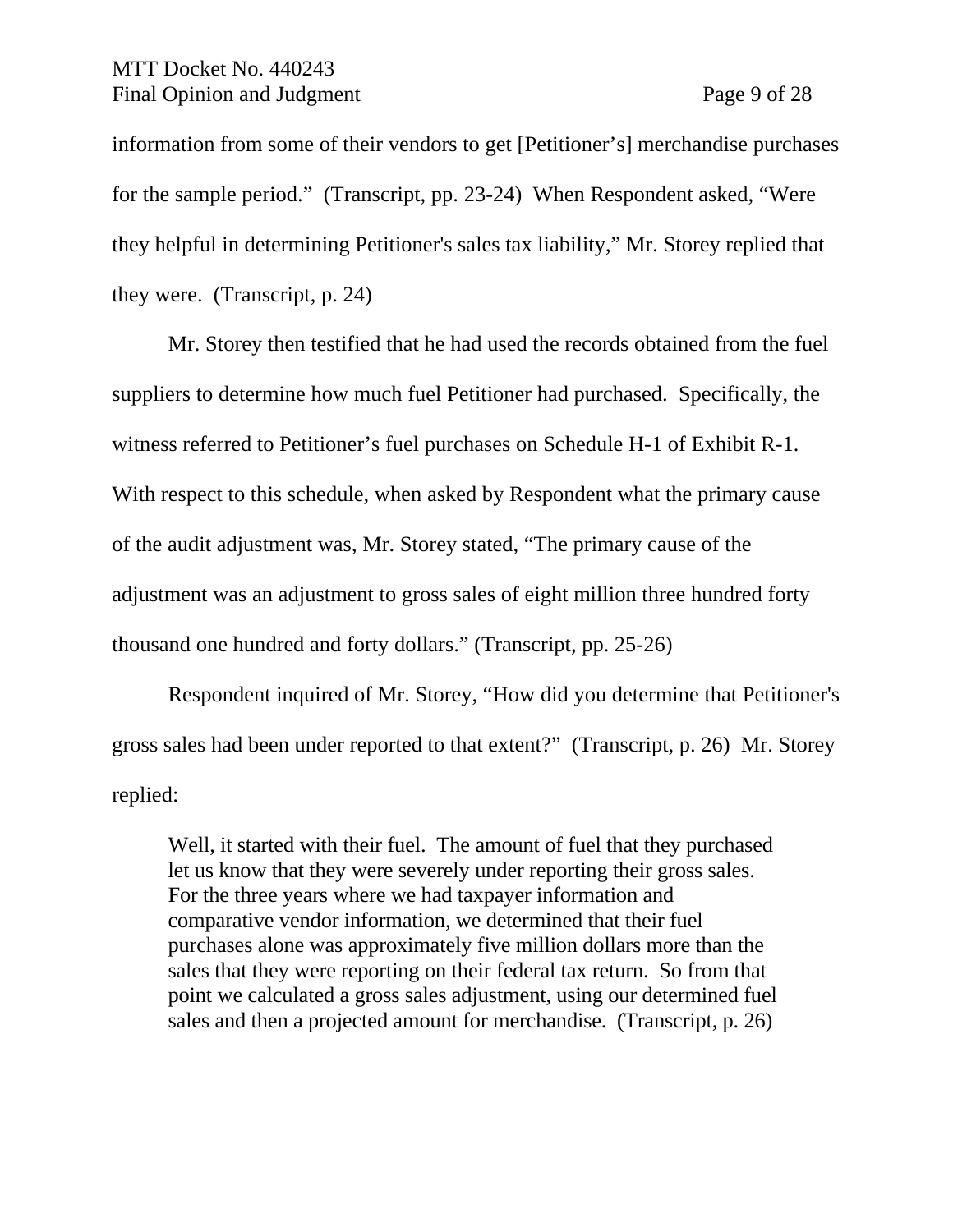#### MTT Docket No. 440243 Final Opinion and Judgment Page 10 of 28

Mr. Storey testified that following the issuance of Respondent's initial audit report, Exhibit R-1, Petitioner sought and was granted an informal conference in which Mr. Storey participated. At the informal conference, Petitioner provided additional documents, which were incorporated into and were used to revise the audit report – the result being an increase in the amount of the assessment.

When Respondent asked Mr. Storey about the reasons for the increase, he stated, "Well, the one issue was adding the second month to our projections increased it, but we also had to make an adjustment for prepared food sales that were not included in the original sales determination." (Transcript, p. 28) These changes were reflected in the first revised audit report, Exhibit R-2.

Respondent asked, "I see that you used a one hundred percent markup when you were determining Petitioner's gross sales of prepared food. What was the basis for using that markup?" (Transcript, p. 29) The witness replied, "That is the standard markup that we use on prepared food when the taxpayer has not provided their own markup information." (Transcript, p. 29)

Respondent then asked Mr. Storey, "On page six to seven of R-2 of the amended audit report of findings does your report include a detailed description of the deduction for food for human consumption, and explain why that was adjusted?" (Transcript, p. 29) He responded: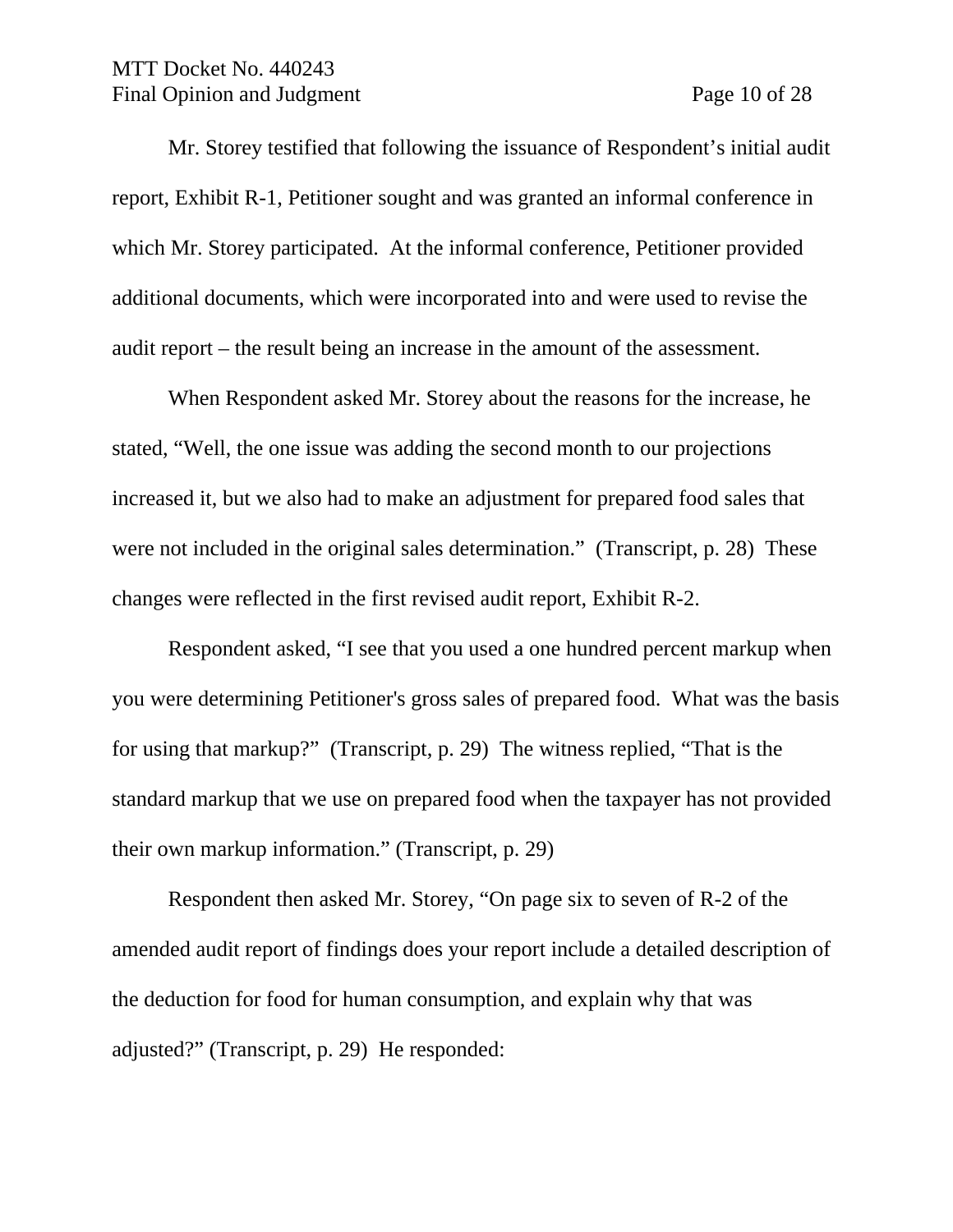The adjustment was due to our analysis of the taxpayer's allowable food percentage. The purchase invoices for the two-month sample were detailed and broken down into various taxable and nontaxable categories. We then calculate what percentage of food purchases are to the total purchased. And in that case then that percentage was applied to the merchandise sales to determine the accuracy of their purported food deduction and we determined that their food deduction was overstated. (Transcript, p. 30)

When asked, Mr. Storey went on the testify, with respect to food percentage, e.g., the amount of exempt food sales, as opposed to sales of taxable food and other merchandise, "That was based on their records plus the information obtained from the vendors directly." (Transcript, p. 30) Mr. Storey then confirmed that Respondent does attempt to crosscheck that information to the extent possible.

To Respondent's question, "Coming back to Petitioner's main claim in this case that its tax liability was determined using estimates, do you agree estimates were used in this case," the witness replied that he agreed. (Transcript, p. 39)

Mr. Storey went on to confirm that in the absence of actual records, estimating Petitioner's tax liability using this methodology is appropriate and that this method, which was used for calculating the taxpayer's tax liability, is specifically authorized by statute.

Mr. Storey again explained why the initial audit adjustment was substantially less than subsequent audit adjustments, as follows:

It's less because this -- this audit determination was based on what information I had available at the time, which was only the amount of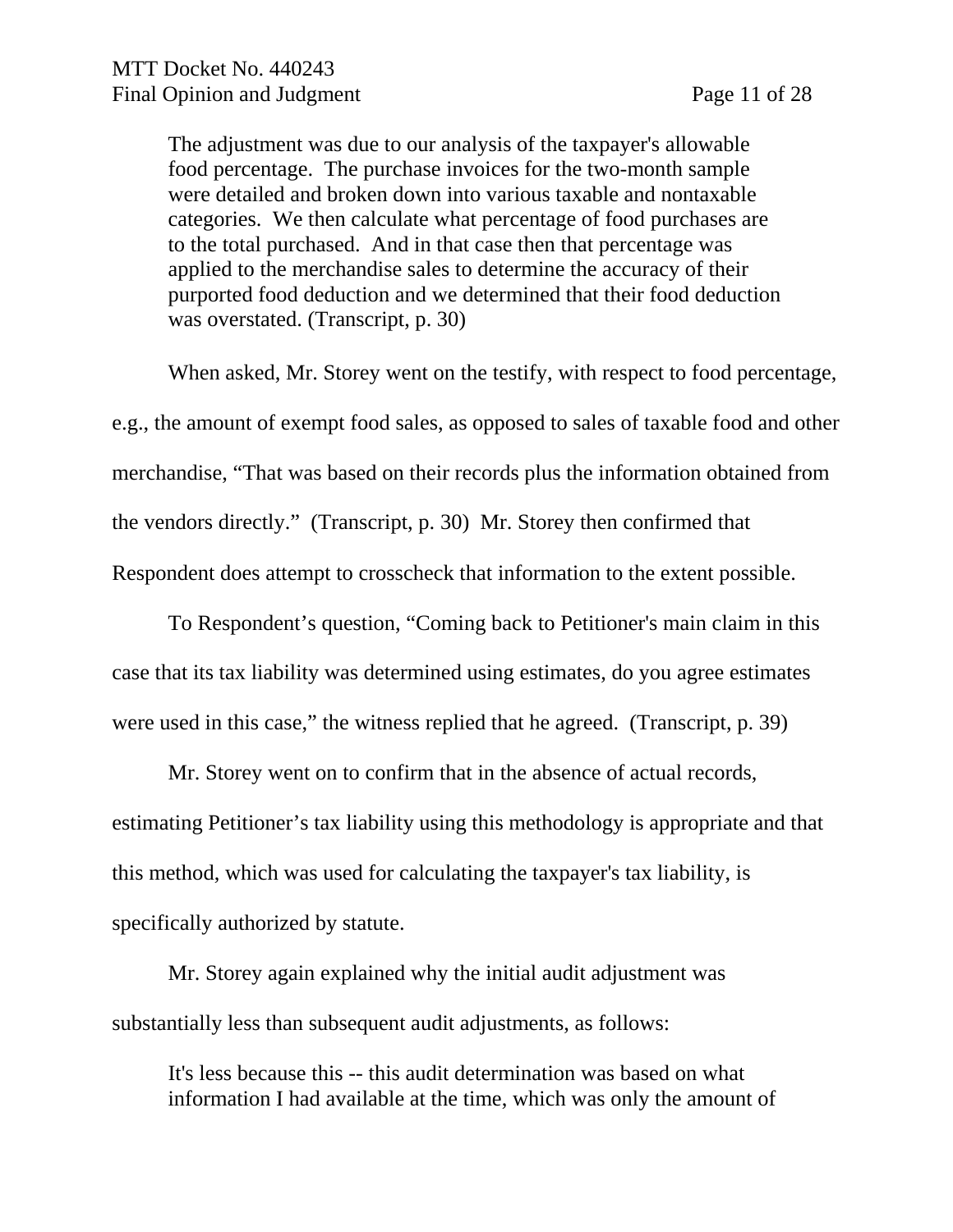the prepaid sales tax credits and then the annual [SUW] returns. So we didn't -- we didn't know of the understatement of the gross sales because we hadn't gotten records. Because we had to assume at this time that gasoline sales were the only sales because our fuel sales was calculated based on the prepaid credits that were reported by the taxpayer. And there's no prepaid on diesel. (Transcript, pp. 40-41)

Respondent then asked, "So once you received the additional records from

Petitioner's fuel vendor, would that explain the large increase from these

documents or from this document to your initial audit report of findings?"

(Transcript, p. 41) The witness responded, "Yes". (Transcript, p. 41)

The witness was then cross-examined by Mr. Nunu, Petitioner's

representative. Petitioner began its cross-examination by asking Mr. Storey how

he had calculated the prepared food estimate and associated sales tax. Mr. Storey

testified:

My prepared food estimate was based on purchase invoices and information from the purchase side of it, and then the fact that the store manager told me that they have a separate register back there that is not connected to their main register. That's why it was not dealt with originally. (Transcript, p. 44)

When asked to explain the difference in taxability for certain prepared foods,

## Mr. Storey stated:

If the taxpayer is making sandwiches on site and just selling them, say, four dollars a sandwich, then it is a taxable sale. It's only nontaxable if it's sold by weight or unit. So I mean the instance that you were describing where they were making sandwiches to order or making them beforehand and putting them in the cooler, that would be a taxable item. (Transcript, pp. 44-45)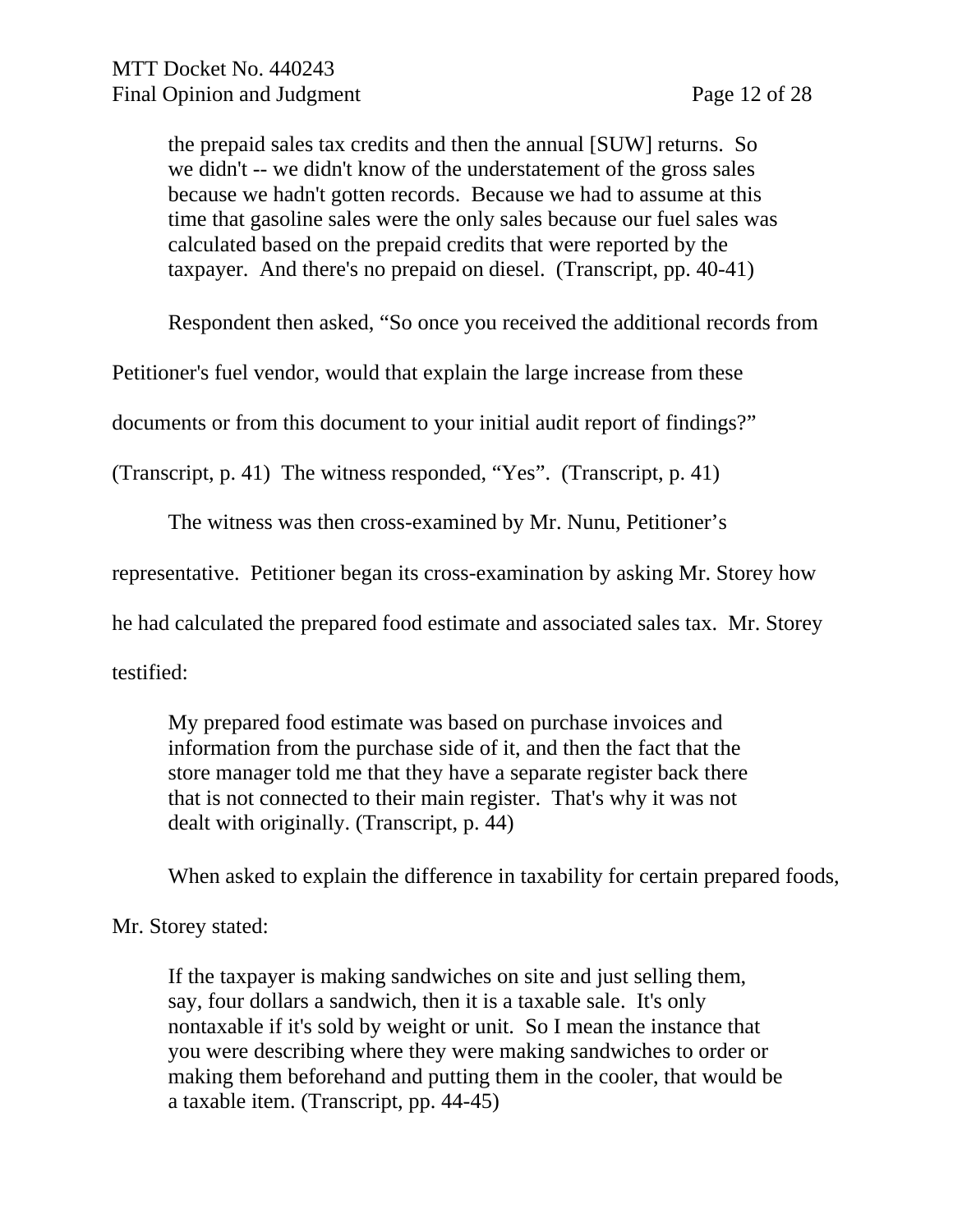#### MTT Docket No. 440243 Final Opinion and Judgment Page 13 of 28

Mr. Storey went on to clarify, "If they prepared it before and put it in a cooler, but were selling it as is, like, for example, four dollars per sandwich and not selling it by weight, then it's a taxable item." (Transcript, p. 45)

Petitioner asked Mr. Storey to confirm the basis on which the price per gallon is based. "So you based your prices for this audit on the Midwest regional; correct?" (Transcript, p. 49) Mr. Storey responded, "Correct, because actual records weren't provided." (Transcript, p. 49)

Petitioner asked the witness, "If you don't have the documents how do you - how do you figure that amount?" (Transcript, p. 50) Mr. Storey answered, "The fuel sales were determined using the gallons purchased from the vendor and the Midwest regional price per gallon, and those were projected out to calculate the gasoline sales for the entire audit period. The merchandise sales were based on two months that were provided." (Transcript, pp. 50-51) When asked by Petitioner if these numbers where projected or estimated, the witness responded, "Right, estimated, based on the two months of information that was provided." (Transcript, p. 51)

Petitioner then asked, "How do you increase other issues -- the other items beside the gasoline?" (Transcript, p. 51) Mr. Storey responded, "Those items were increased based on the two months of information that were provided. We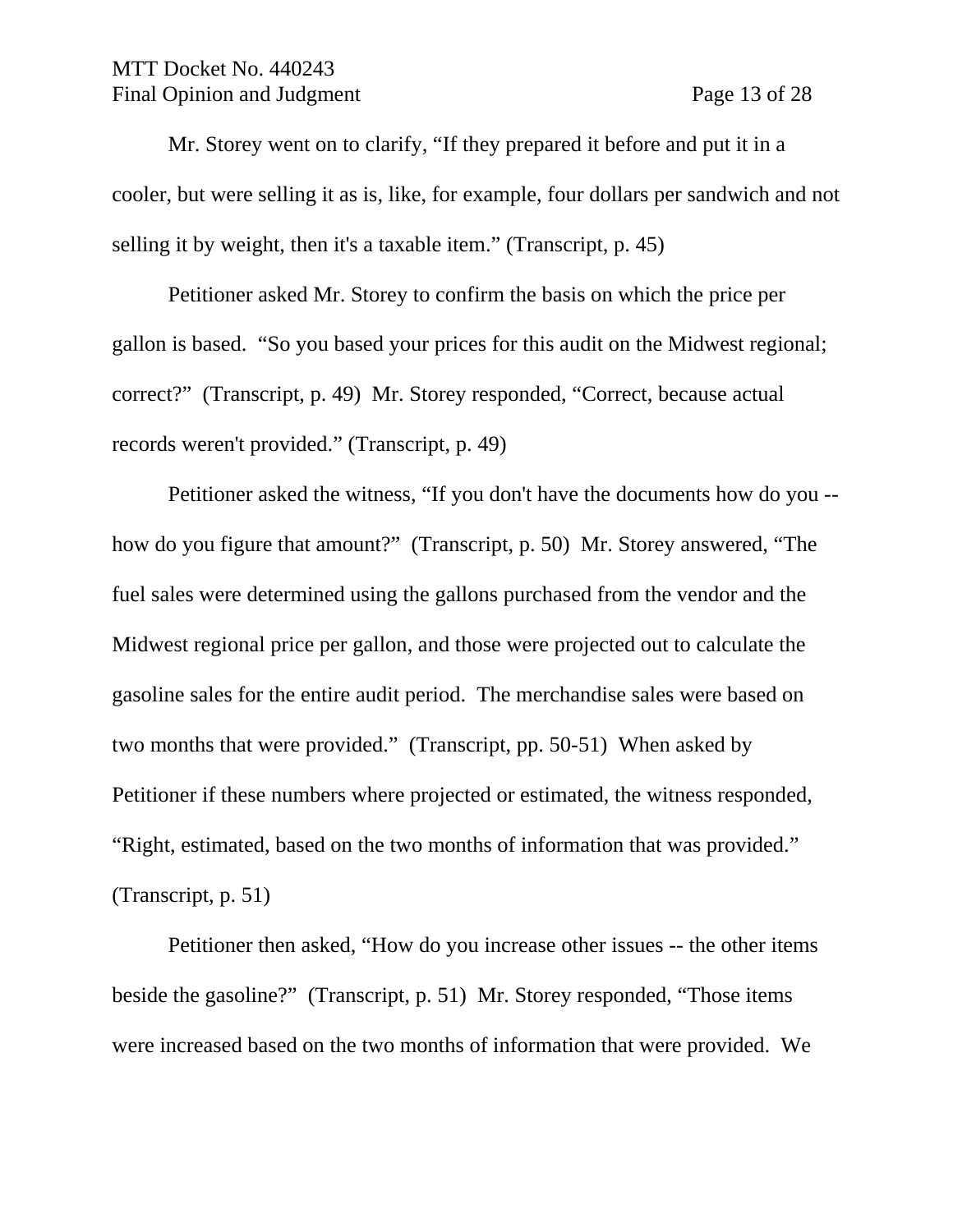### MTT Docket No. 440243 Final Opinion and Judgment Page 14 of 28

calculated a ratio of merchandise sales to gallons of fuel purchased and then applied that throughout the audit period." (Transcript, p. 52)

Petitioner asked the witness, "You think that's enough to represent the whole

audit period?" (Transcript, p. 52) Mr. Storey responded, "Yes". (Transcript, p.

52) Petitioner then asked, "What basis and what matters [do] you use to project

that whole period?" (Transcript, p. 52) Mr. Storey answered, "My basis was the

absence of actual records. That was the best available information that it had, so

that's what I was forced to use." (Transcript, p. 52)

When asked how a two-month sample would be projected out into a four-

year audit period, the witness replied:

For the merchandise sales in this case, we took the merchandise sales that we got off their actual daily sales reports, calculated their total merchandise and then divided that by the gallons of gasoline that they purchased -- or, gallons of fuel that they purchased to get an approximate merchandise sales to gallon ratio. Then we apply that ratio to their gallons purchased for the rest of the audit period that we got from the fuel vendor and calculated our merchandise sales that way. (Transcript, pp. 52-53)

Petitioner then said, "I'm having a problem. How you use a ratio between

the merchandise and gallons? There's no relevance, you know." (Transcript, p.

53) Mr. Storey testified:

Well, the gallons seems to be the most stable number, because like you said, the price of gas can fluctuate so much that the easiest thing to base it off from is the gallons of gasoline purchased because that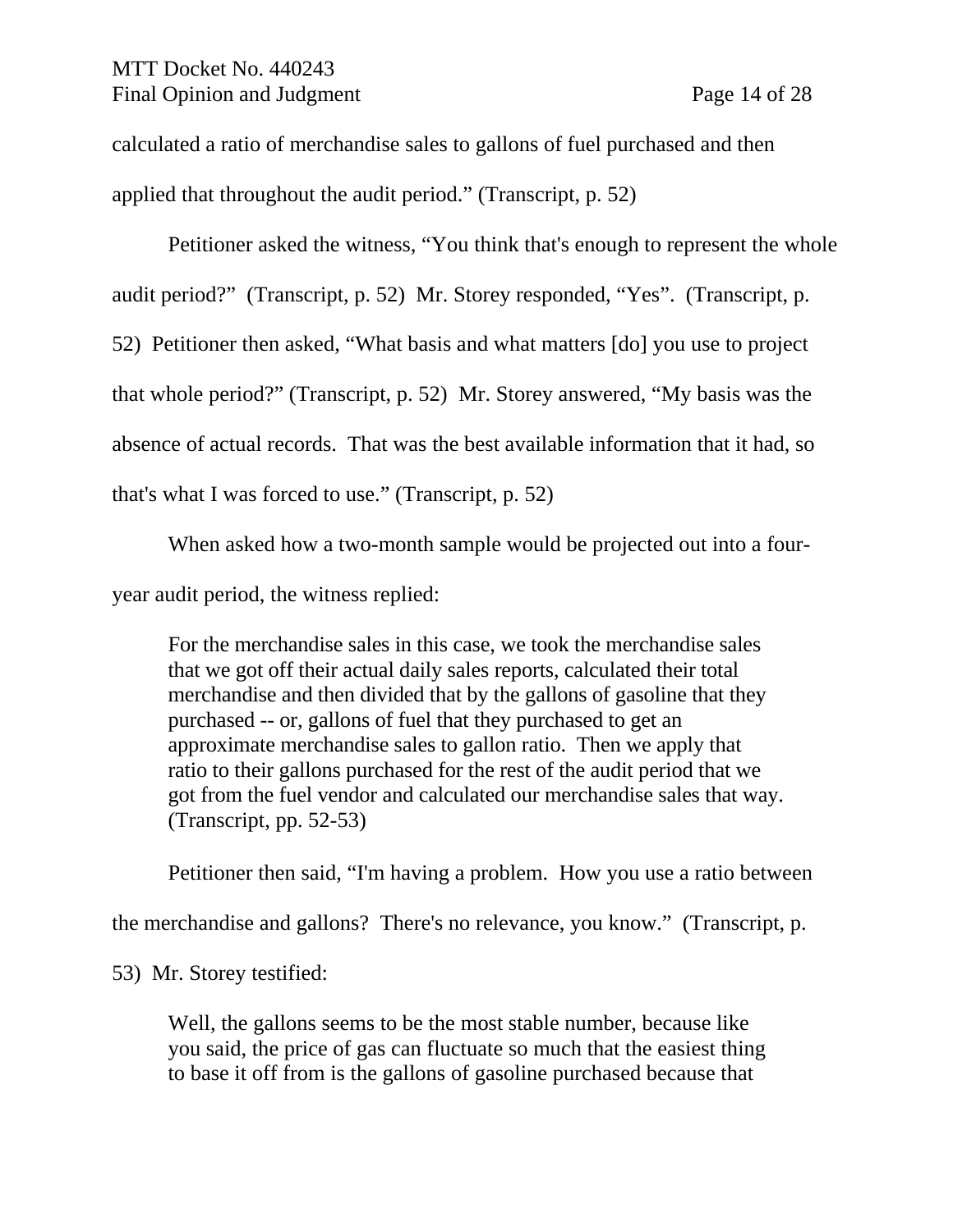remains relatively static. The price changes but the gallons generally doesn't. (Transcript, p. 53)

When asked to explain the rationale for the relationship of gallons of

gasoline sold to merchandise sold in more detail, the witness stated:

The -- well, the projection that we applied, which, you know, as we've discussed, was only done because of the lack of actual information, would assume a correlation between merchandise sales and gallons purchased. But that was our best way that we could use the taxpayer's actual information for the two months to project merchandise sales for the audit period. We didn't have any other information available to us. (Transcript, p. 53)

Petitioner asked the witness, "Do you have any standards that prove that

those – the two-month sample would be enough to cover a whole forty-eight-

month period?" (Transcript, p. 54) Mr. Storey responded, "The two-month

sample is our standard procedure for sampling purchases." (Transcript, p. 54)

With respect to how total merchandise sales for the four-year audit period

were calculated, Mr. Storey testified:

Well, I used the merchandise sales reported on the daily sales reports to calculate the ratio of merchandise sales to gallons of fuel purchased. So I didn't use a purchase number and apply a markup, I used the reported sales. So whatever markups are included in that sales figure were determined by the taxpayer as a normal course of business. (Transcript, p. 58)

Mr. Storey then explained in detail how the ratio, between merchandise sales and sales of gallons of gasoline and diesel fuel, was calculated: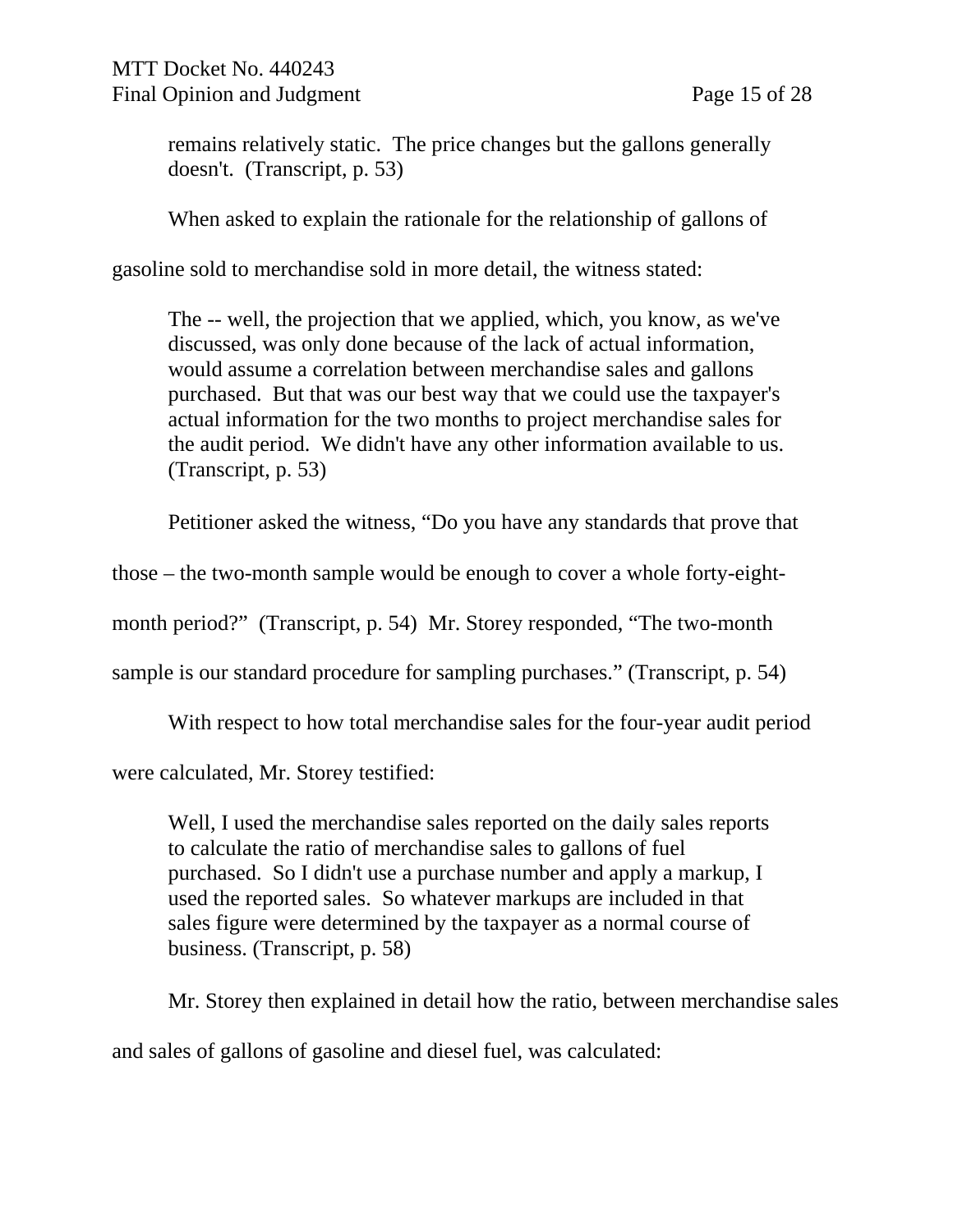I'm on Schedule G5, page 44 of Exhibit R-2. So the top section is just a listing of the merchandise sales reported by the taxpayer on their daily sales reports. We added that up to get our total merchandise of one hundred seventy-three thousand. Then we added up the gallons purchased of diesel and gasoline to get the total fuel gallons purchased of four hundred eighteen thousand nine hundred seventy-seven. Then I took the total merchandise, divided it by the gallons purchased to determine the ratio of merchandise sales to fuel purchases of 41.3124 [percent]. (Transcript, p. 59)

When asked how these numbers are extended for the audit period, Mr.

Storey testified, "If you flip to the next page, page 45, you'll see across the top the

taxpayer's gallons of fuel purchased for the entire audit period, diesel and gasoline,

and then the total. And we apply that percentage that we calculated to estimate the

merchandise sales for the audit period." (Transcript, p. 60)

When asked to further explain why this is done this way, the witness

testified:

We had to do this because those daily sales reports and profit and loss statements were not provided for any other period besides the two months. And the fact that the gasoline purchases were so much higher than the taxpayer's reported sales, we determined that there was really no part of their sales that we could trust as accurate. Because we already determined just looking at purchases that they were at least a couple million dollars understated. So this is -- this is our best information that we have to determine the taxpayer's actual merchandise. (Transcript, p. 60)

The witness was asked to explain the estimate of prepared food sales line on the previously referred to schedule. Mr. Storey explained: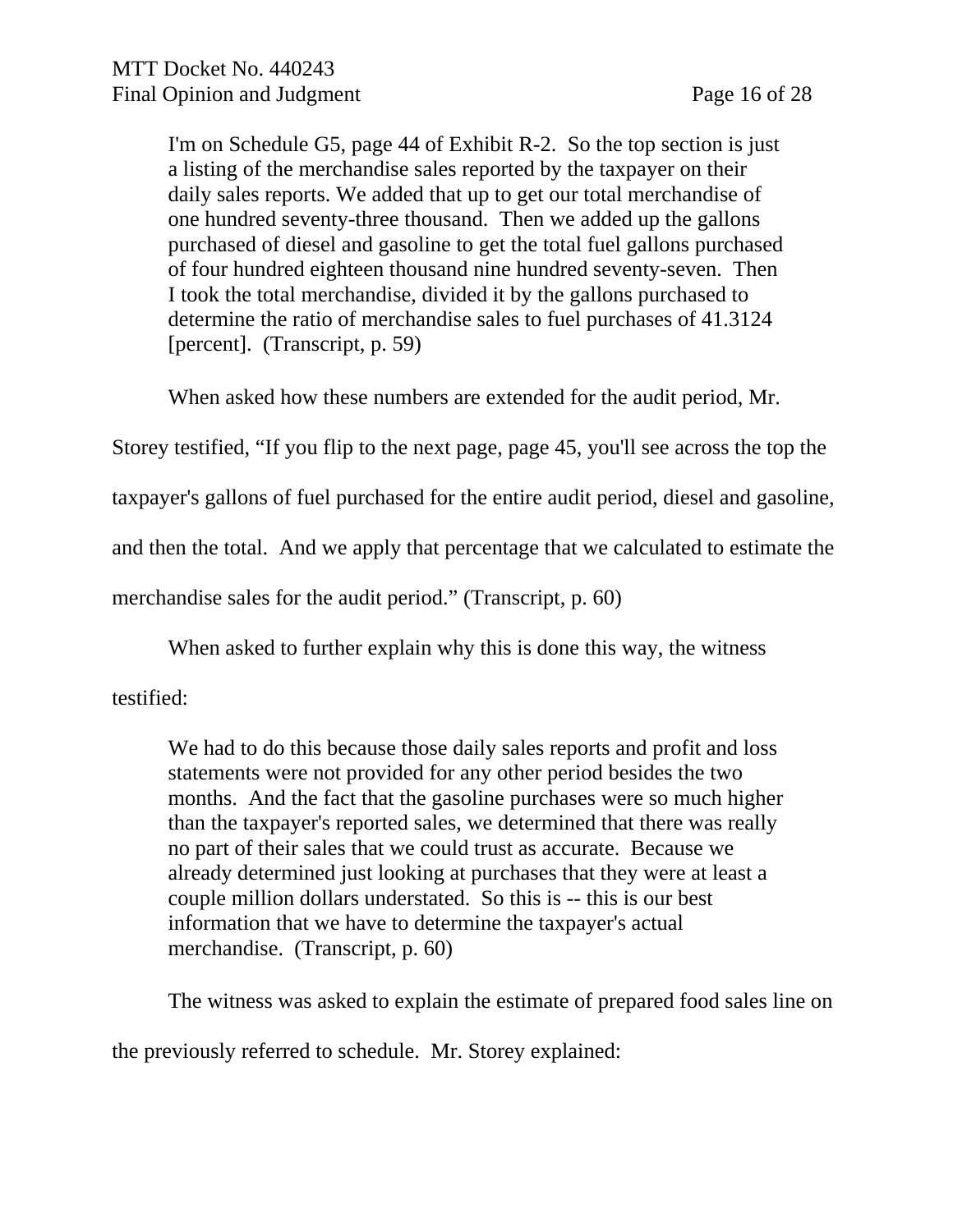That number actually comes from the next schedule, page 46. We took the taxpayer's prepared food purchases for our sample period, and in this case we essentially had to use a monthly average. We determined annual purchases of sixty-two thousand, added a hundred percent markup, to determine annual amount of prepared food sales, divided that by twelve to get our monthly average prepared food. And then underneath that we multiplied our monthly amount times the months in the audit period for each of the years. (Transcript, pp. 60-61)

Mr. Storey was then asked how he would distinguish prepared food sales from estimated merchandise sales. He responded, "Because they had told me at the entrance conference that they had a separate cash register back in their deli section that was not tied to their main register, so those prepared food sales were not carried over to their daily sales reports." (Transcript, p. 61) Thus, when asked, the witness agreed that the estimate of merchandise sales did not include prepared foods.

Petitioner then asked the witness, and the witness confirmed, that he had "assumed all the prepared food is taxable." (Transcript, p. 61) Petitioner then inquired, "Do you think this is a fair relation, gallons to dollars?" (Transcript, p. 64) Mr. Storey responded, "I think in the absence of actual records it is our best way to project, yes." (Transcript, p. 64)

When asked to explain the basis for using that correlation, Mr. Storey testified:

Just that the gallons purchased seems to be more, you know, steady as a -- like a baseline for our projection than anything else. As they discussed, the price of gas can go up and down, so that fluctuates quite a bit, so that's not – gas sales is not a good projection method.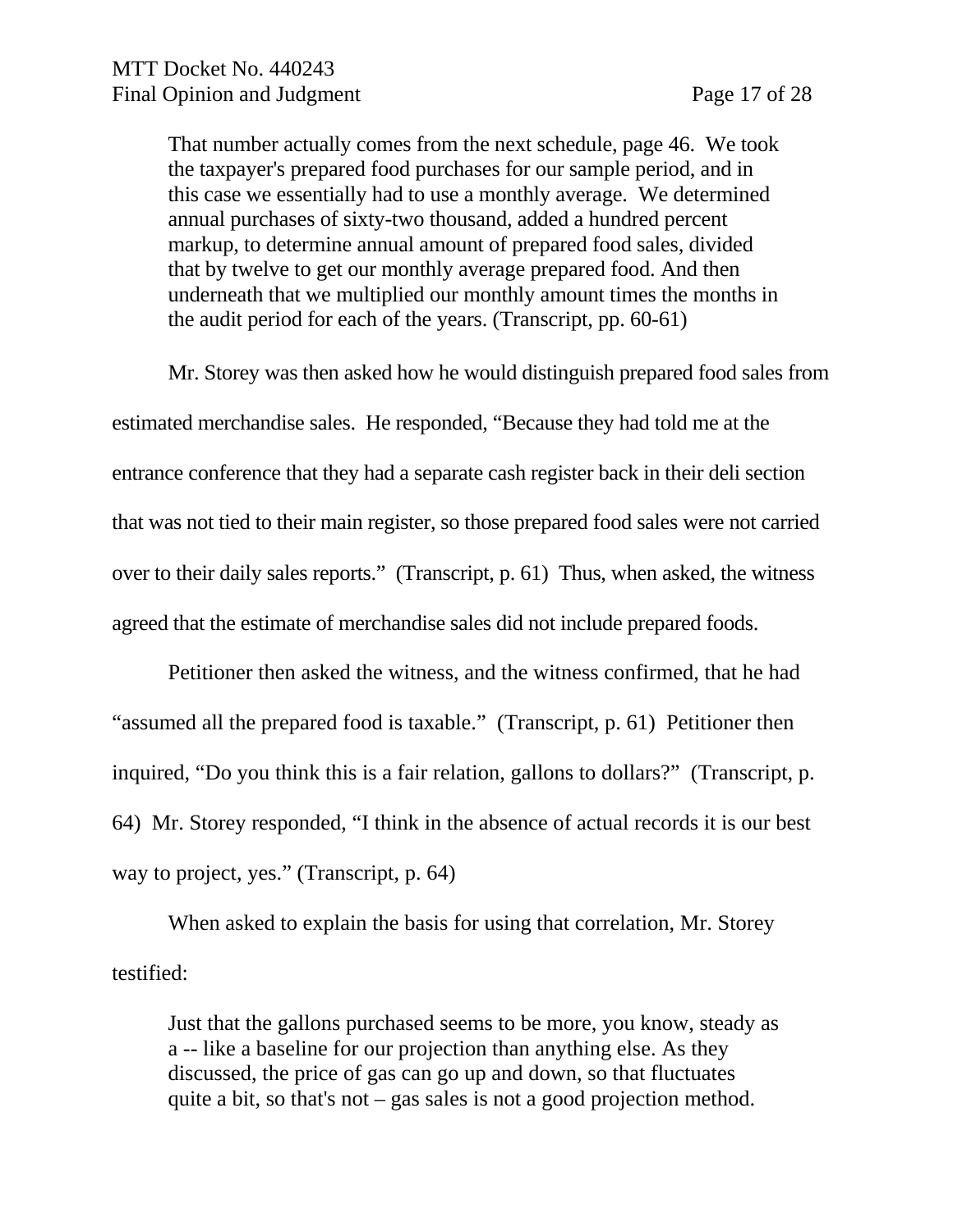And since the sales tax reported by the taxpayer is reported by their gasoline sales, we can't really project off of the sales tax because that fluctuates the same as the gasoline sales. So we have found that the gasoline gallons tends to be the most stable figure for our projections. (Transcript, pp. 64-65)

Petitioner attempted to make the point that the audit results were based on

estimates. Mr. Storey confirmed this by saying, "Each of the determinations was

based on the best available information I had at the time." (Transcript, p. 69)

Petitioner stated he wanted to "go back to the prepared food item. Why you

consider all of it taxable? Just I like to understand that." (Transcript, p. 69) Mr.

Storey stated, "Well, based on the lack of records showing otherwise, then the

questions that were asked at the entrance conference we determined it would all be

taxable." (Transcript, p. 69) Petitioner then asked, "Who is we determined?"

(Transcript, p. 69) Mr. Storey answered:

Well, I discussed with the store manager at the time of the entrance conference and he let me know that they -- the sandwiches were not sold by weight or measure, which would be the first thing to indicate to me that they were taxable. If they were making the sandwiches onsite and not selling them by weight or measure, then they would be taxable. (Transcript, pp. 69-70)

When asked by Petitioner, Mr. Storey explained that he based the tax assessed on the sale of prepared food on "what was sold from the deli register because I was not provided any records. The amount that I charged as prepared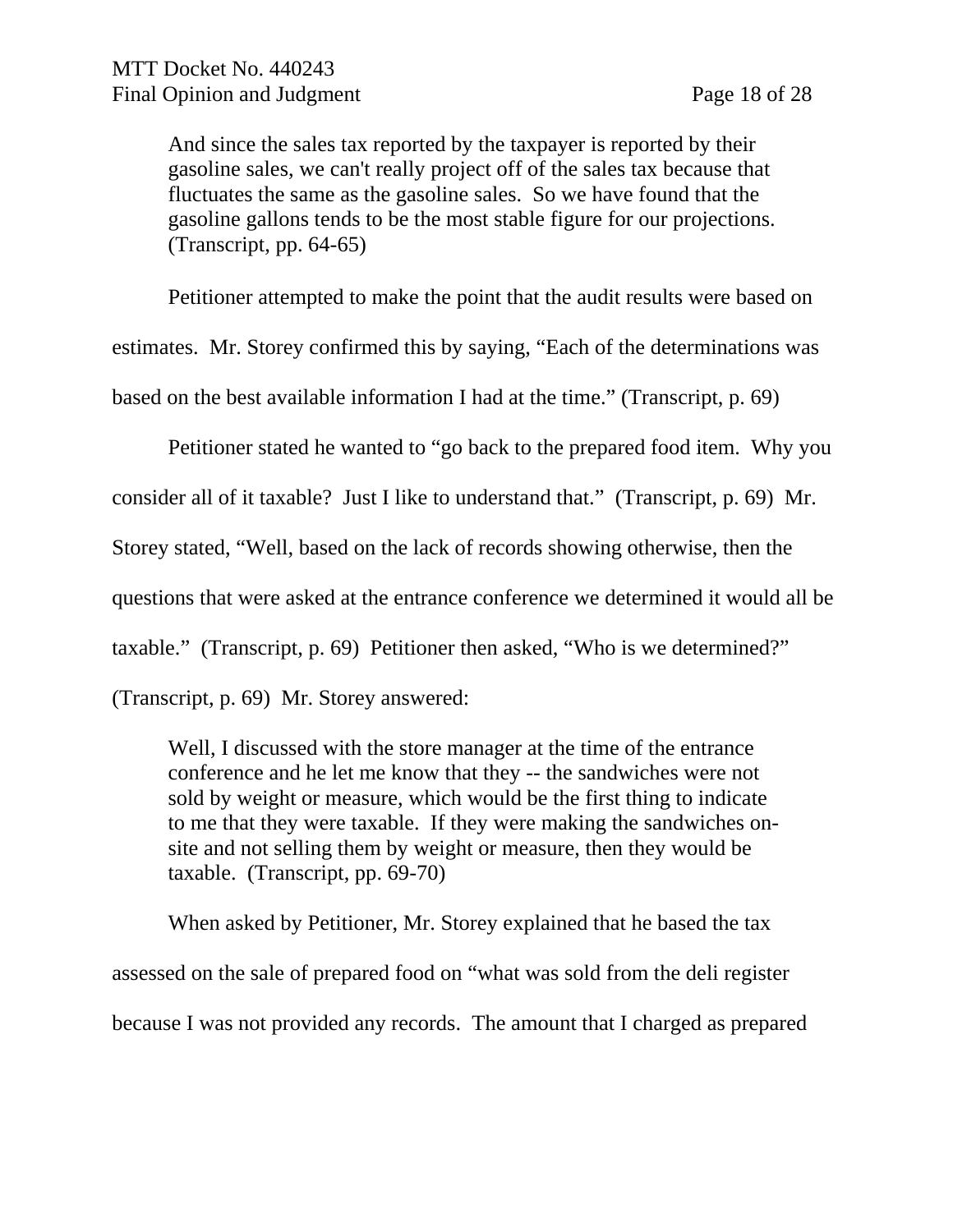food was based off of the prepared food purchases, which would not include any of

those pop items." (Transcript, p. 70)

When asked to explain prepared food purchases, Mr. Storey testified:

When we detail the purchases, the actual invoices into our different categories, we have a specific category for prepared food. We would put in there any of the ingredients that would go into making those sandwiches, and they're pretty easy to pick out because they come from, like, a Sysco or a Gordon Foods.

The pop that he is talking about, the bottled pop, would have come from a Coke or Pepsi vendor, which would have entered as a nontaxable category automatically. The prepared food purchases that we detailed for the two months were the purchases that we used to extrapolate out to our projected purchases that we then applied for the audit period. So that prepared food sales amount wouldn't include any of those pop or other cooler items, if they were things like bottled pop or, you know, similar to that. (Transcript, pp. 70-71)

The witness was asked, "As far as the invoices from, like, a Gordon Foods,

did you review the specific items on the invoice to make sure they were for prepared food items?" (Transcript, pp. 73-74) He responded, "I would have scanned through each one as I was entering them, but anything that didn't stand out as obviously nontaxable would have just been assumed to have been prepared food." (Transcript, p. 74)

On redirect examination, Respondent asked, "Isn't it also true that you only received one month during the initial audit period and that you did not receive that second month until after your audit conclusions had been reached?" (Transcript, p. 76) Mr. Storey confirmed this statement. Respondent then asked, "If you had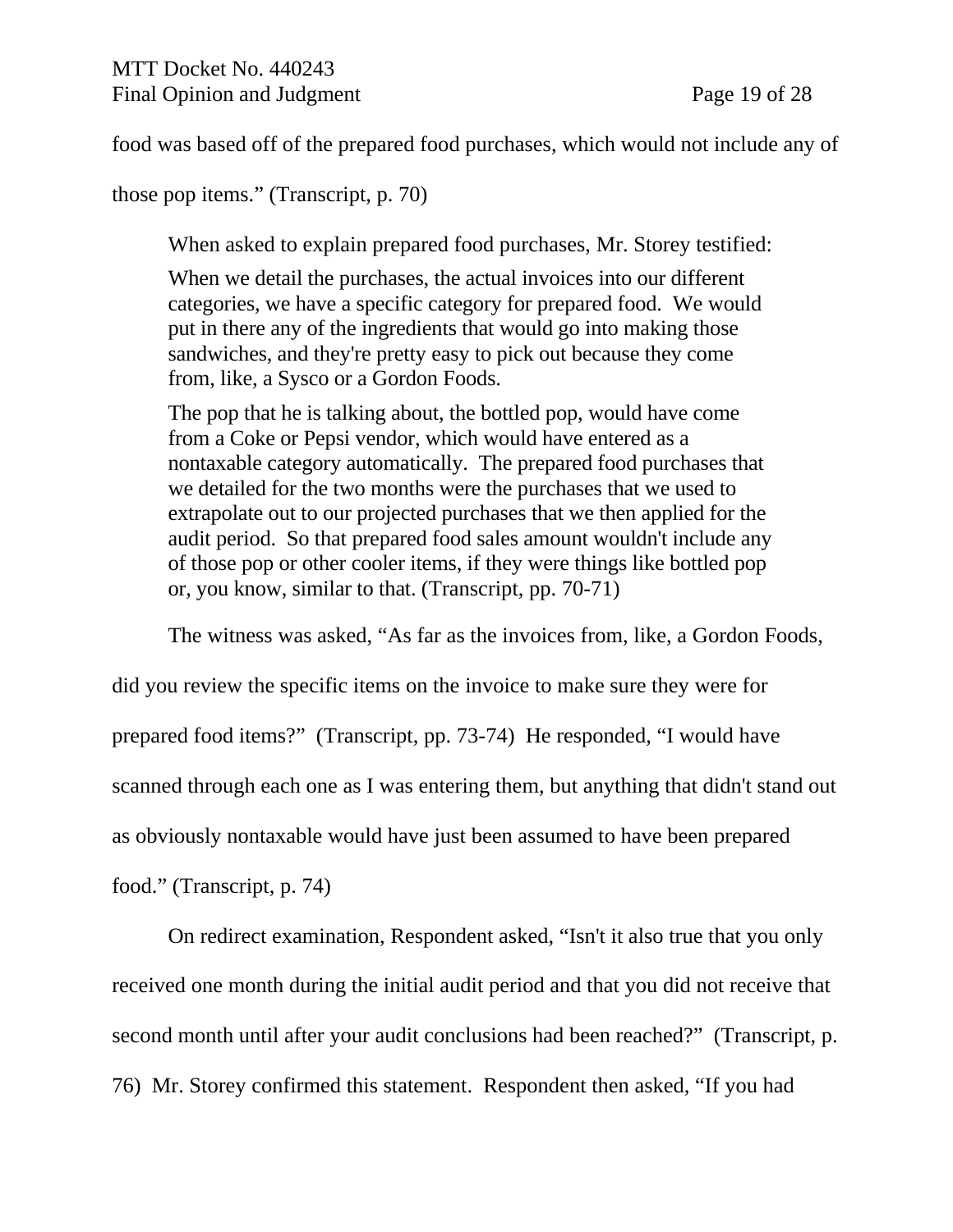#### MTT Docket No. 440243 Final Opinion and Judgment Page 20 of 28

received that second month as requested during the initial audit period would the initial assessment have been higher?" (Transcript, p. 76) Mr. Storey again responded in the affirmative.

With respect to the use of estimates, Respondent asked, "Several of the questions directed to you during cross-examination involved the fact that you used estimates rather than all figures for the taxpayer's business activity. Do you dispute that some of your figures were extrapolations?" (Transcript, p. 76) The witness responded, "No". (Transcript, p. 77)

Respondent then asked the witness if the use of estimates was an acceptable audit practice and whether it "[i]s it your understanding that Treasury is specifically authorized by statute to make such extrapolations when you do not have additional records available to you?" (Transcript, p. 77) Mr. Storey responded "yes" to both questions. (Transcript, p. 77)

Respondent then said, "There was also questions related to the fact that your audit figures changed as time went on during the audit. You agree that those figures changed; is that correct?" (Transcript, p. 77) Mr. Storey again responded, "Yes". (Transcript, p. 77)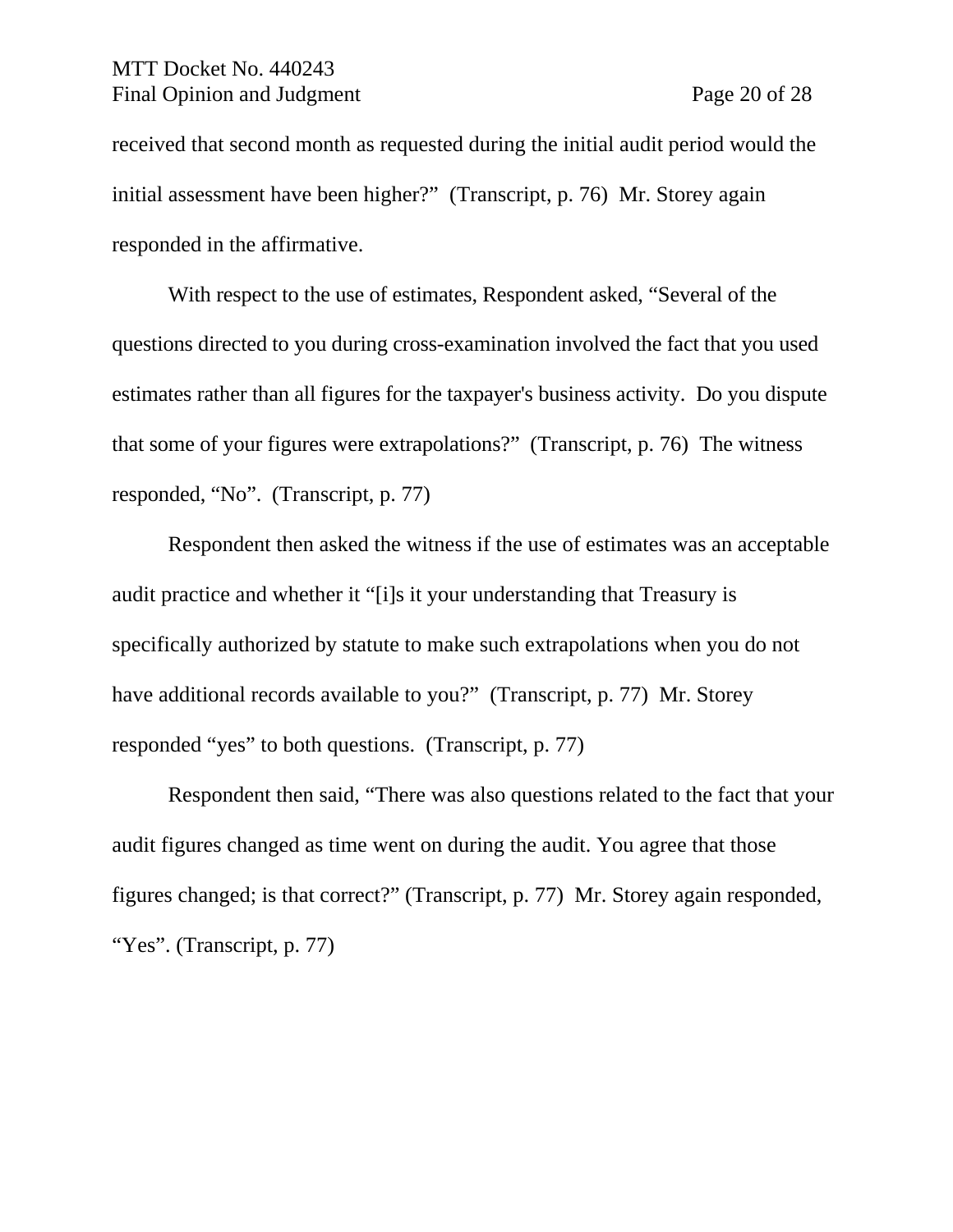## FINDINGS OF FACTS

Based on the exhibits provided by the respective parties and the testimony of

the one witness, Mr. Storey, at the April 24, 2013 hearing, the Tribunal finds the

following:

- 1. Petitioner is BF Enterprises, Inc., FEIN 38-XXXXXXX, a convenience store/gas station located in Webberville, Michigan.
- 2. Mr. Storey was the senior auditor assigned to the audit by the Michigan Department of Treasury.
- 3. He has a bachelor's degree from Central Michigan University with an emphasis in accounting and a Master's of Science in Accounting degree from Grand Valley State University.
- 4. The general objective of a sales tax audit is to verify the taxpayer's reported figures and determine if any adjustments are necessary.
- 5. The records requested by the auditor included profit and loss statements, purchase invoices, check stubs, federal tax returns, general ledgers, and any other relevant records, as determined by the auditor.
- 6. The audit was conducted in part using a two-month block-sampling method.
- 7. The audit was initiated with an unannounced entrance conference, where the auditor stopped by the store without providing any prior notice and asked to speak with the owner.
- 8. The auditor talked with the store owner on the phone and was given permission to speak to the store manager.
- 9. During the conversation with the store manager the auditor asked about how merchandise was rung up on the cash register, basic reporting at the store, do they print sales reports from the register, are those recorded, and what records they provide to their accountant to prepare the monthly and annual financial statements. The store manager answered the auditor's questions for the most part.
- 10. Petitioner's business consisted of a gas station and C-Store (Convenience Store) that had several pumps dedicated to regular gas, but also several pumps that appeared dedicated to diesel fuel. The gas station was set up as more of a truck stop with numerous pumps and was located adjacent to I-96.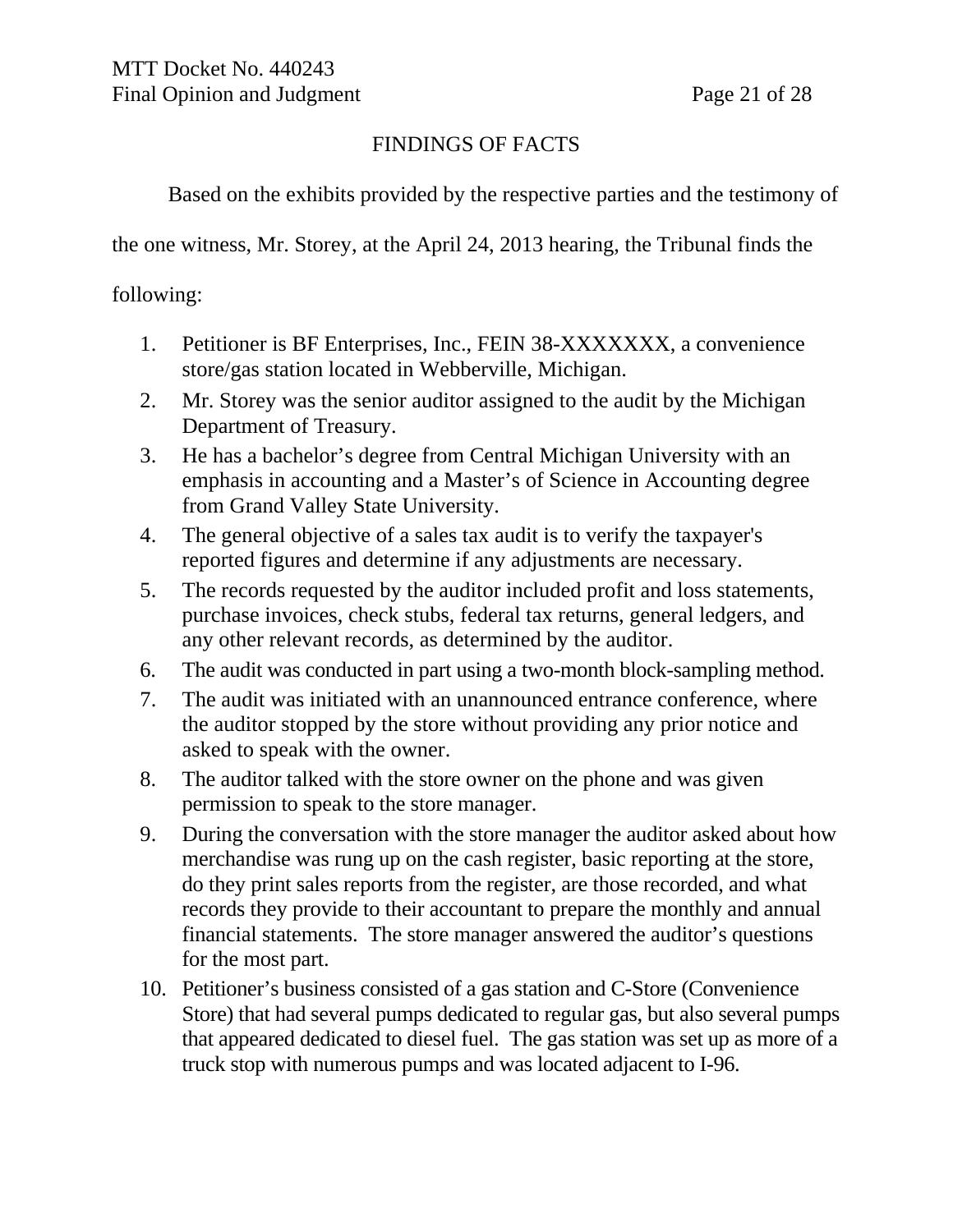- 11. The auditor's main contact person was the business's accountant, Mr. Nunu, CPA, who also represented Petitioner at the hearing.
- 12. The audit covered gasoline and merchandise sales from the convenience store.
- 13. After making numerous attempts to obtain requested records from Petitioner, the auditor finally received some of the records requested, which included purchase invoices and daily sales summaries for one month for April 2009, as well as 2006 through 2009 federal 1120 tax returns and annual sales tax returns for 2007 through 2009.
- 14. The initial audit report was based on one-month of data. (Exhibit R-1)
- 15. The initial audit report was revised twice, as a result of Petitioner providing additional records. The result of both revisions was based on the additional data provided by Petitioner, the discovery that the deli section of the store had a separate cash register, and the transactions from the sale of prepared foods rung up on that register were not included in the original audit.
- 16. The auditor used the April 2009 sales records provided by Petitioner to calculate Petitioner's initial tax due.
- 17. Due to the lack of adequate records, the auditor obtained additional information from third-party vendors.
- 18. The auditor used the records obtained from the fuel suppliers to determine how much fuel Petitioner had purchased. Specifically, Petitioner's fuel purchases are found on Schedule H-1 of Exhibit R-1.
- 19. As a result of obtaining these records from Petitioner's fuel suppliers, an adjustment to gross sales of \$8,340,140 was made.
- 20. The magnitude of this adjustment clearly demonstrated (and was not refuted by Petitioner) that Petitioner was severely underreporting its gross sales, which justified the imposition of at least the 10% negligence penalty.
- 21. Petitioner sought and was granted an informal conference. At the informal conference, Petitioner provided additional documents, which were incorporated into and were used to revise the audit report – the result being an increase in the amount of the assessment.
- 22. The audit adjustment was due, in part, to adding the second month to the auditor's projections and making an adjustment for prepared food sales that were not included in the original sales determination. These changes were reflected in the first revised audit report, Exhibit R-2.
- 23. The auditor used a 100% markup when he determined Petitioner's gross sales of prepared food. This was the standard markup used by Respondent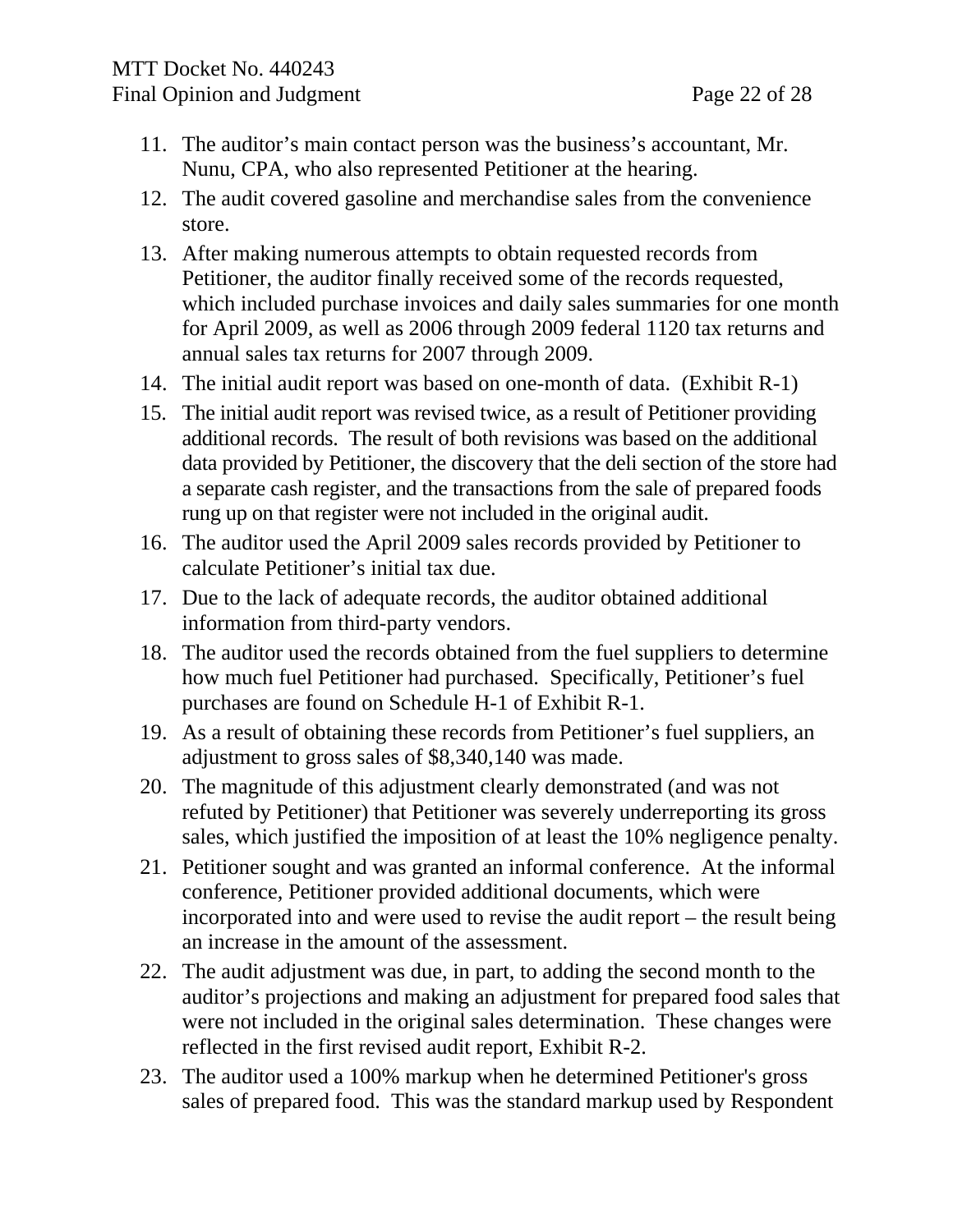on prepared food when the taxpayer has not provided its own markup information.

- 24. The adjustment for applying sales tax to the sale of prepared foods was based on Petitioner's records, plus the information obtained from the vendors directly.
- 25. It was appropriate for Respondent to base the audit on estimates utilizing block sampling of Petitioner's data and third-party invoices, due to the absence of actual records and the significant underreporting of gross sales by Petitioner.
- 26. MCL 205.68(4) specifically authorized Respondent to "assess the amount of the tax due from the taxpayer based on information that is available or that may become available to the department."
- 27. Petitioner sold prepared foods, e.g., sandwiches made on the premises, sealed, and placed in a cooler for sale. The food ingredients were purchased separately and then used to make the sandwiches. The sandwiches were not sold by weight or volume.
- 28. The price per gallon used in the audit was based on the average Midwest regional price per gallon because actual, accurate records were not available.
- 29. The auditor used the two-month sample to project the assessed sales tax liability into a four-year audit period, as explained below:

Merchandise sales that from the actual daily sales reports for the two-month sample were used to calculate their total merchandise sales. These amounts were then divided that by the gallons of gasoline that Petitioner purchased during the same period of time. This resulted in an approximate merchandise sales to gallon ratio. This ratio was then multiplied by the gallons purchased (per vendor invoices) for the rest of the audit period times the average Midwest price per gallon and that amount represented the calculated our merchandise sales for the entire audit period.

30. Gallons of fuel (gas and diesel) purchased were used because it represented the most stable amount available. Due to the fluctuations in price of gas, basing the ratio of gallons of fuel purchased to the amount of merchandise sold provided the best correlation, given the lack of reliable records.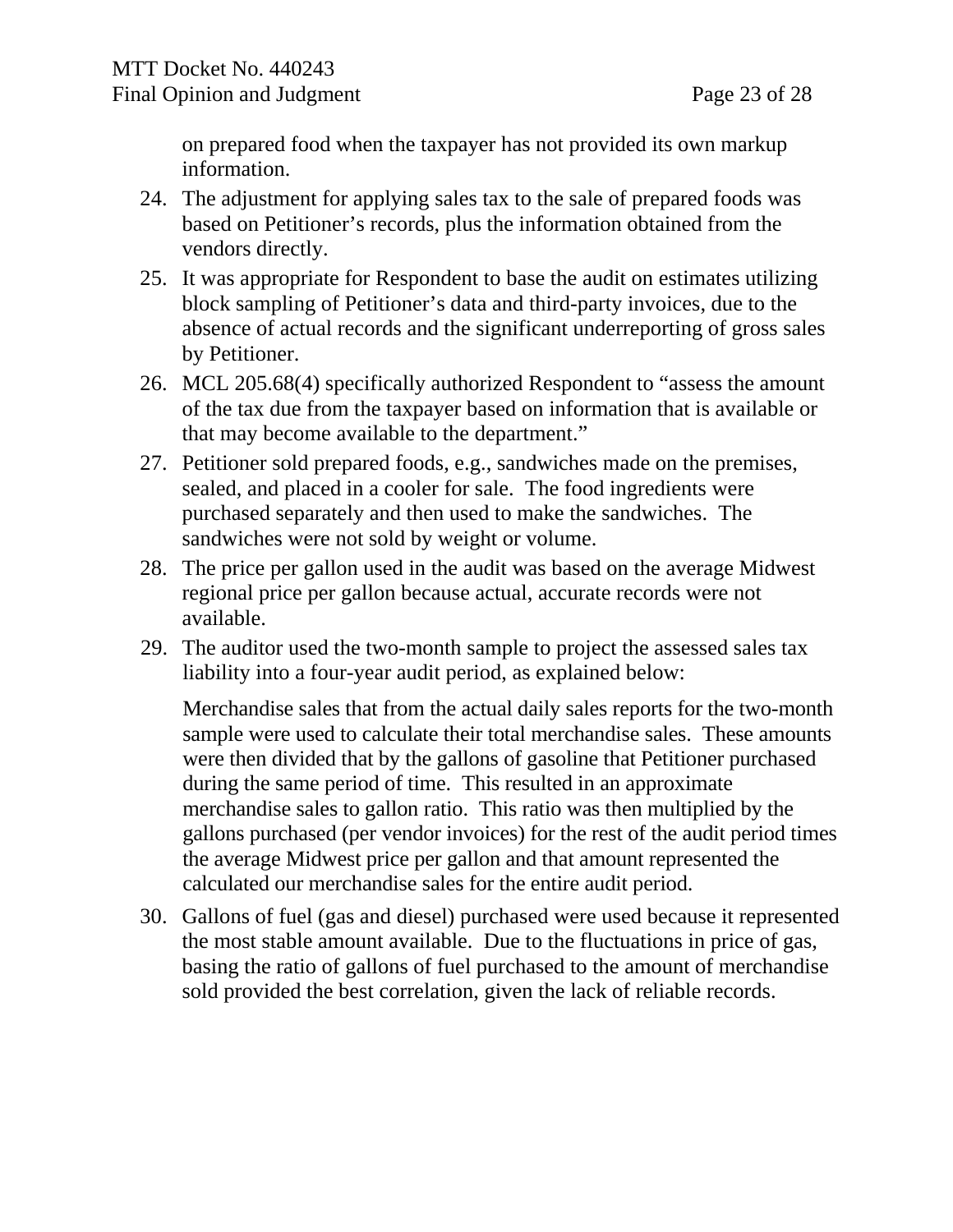### CONCLUSIONS OF LAW

The three issues before the Tribunal are:

- 1. Whether the use of a two-month sample period, which was then projected to the entire 48-month audit period, was appropriate?
- 2. Whether the fact that three Audit Reports were issued (the original and two revisions) was appropriate?
- 3. Whether certain prepared foods made on Petitioner's premises should be subject to sales tax?

As to whether the use of a two-month sample period, which was then projected to the entire 48-month audit period, was appropriate, the applicable law is MCL 205.68(1); whereby Petitioner is required maintain adequate records. MCL 205.68(1) states, in part, "A person liable for any tax imposed under this act shall keep accurate and complete beginning and annual inventory and purchase records of additions to inventory, complete daily sales records, receipts, invoices, bills of lading, and all pertinent documents in a form the department requires."

MCL 205.68(4) further provides:

If the taxpayer fails to file a return or to maintain or preserve proper records as prescribed in this section, or the department has reason to believe that any records maintained or returns filed are inaccurate or incomplete and that additional taxes are due, the department may assess the amount of the tax due from the taxpayer based on information that is available or that may become available to the department. That assessment is considered prima facie correct for the purpose of this act and the burden of proof of refuting the assessment is upon the taxpayer.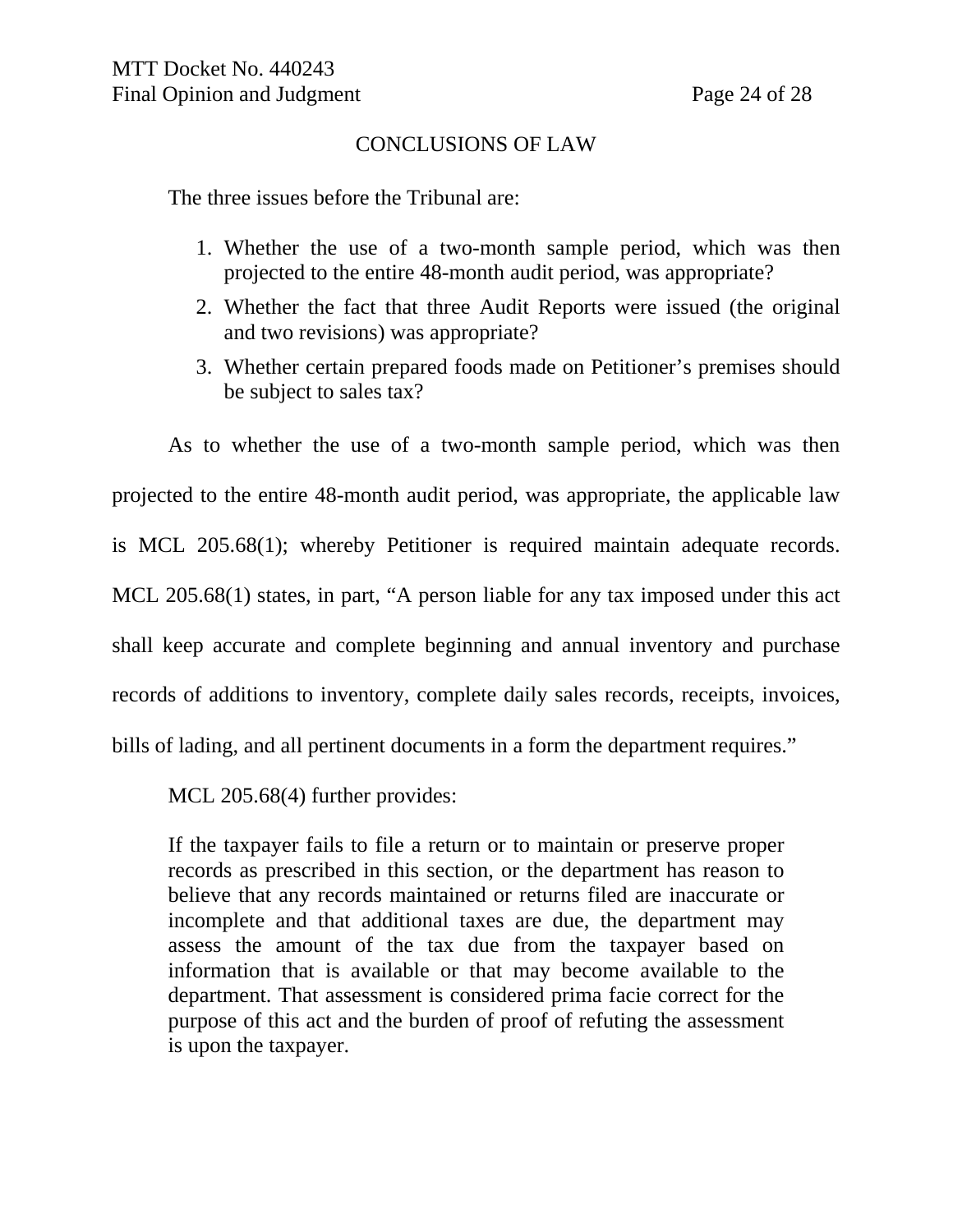The Court of Appeals in *Plum Hollow Market, Inc v Dep't of Treasury*,

unpublished opinion per curiam of the Court of Appeals, issued October 16, 2012

(Docket No. 305505), pp 2-3, concluded:

. . . the Tribunal's determination that petitioner's record-keeping did not comply with MCL 205.67(1) [*now MCL 205.68(1)*] is supported by substantial evidence. The record demonstrates that respondent's auditor could not verify from petitioner's records if the proper amount of sales tax had been collected to satisfy the liability imposed on petitioner. Section 7(1) plainly provides that "[a] person liable for any tax imposed under this act shall keep . . . receipts." The Z-rings were the receipts of daily sales and should have been maintained.

\* \* \*

If respondent determined that a taxpayer has failed to maintain proper records or has reason to believe the records provided are incomplete or inaccurate, MCL 205.67(1) [*now MCL 205.68(4)*] provided that it may assess sales tax owed "based on information that is available or that may become available to the department. That assessment is considered prima facie correct for the purpose of this act and the burden of proof of refuting the assessment is upon the taxpayer."

This Court has approved the use of supplier invoices as the basis for an assessment in situations where the taxpayers did not maintain proper records. *Vomvolakis*, 145 Mich App at 244. Although that method has its limitations, this Court has held that "the Legislature has granted [respondent] wide discretion in the selection of auditing methods." *By Lo Oil Co v Dep't of Treasury*, 267 Mich App 19, 42, 703 NW2d 822 (2005). The fact that a particular audit method used is not the most reliable does not refute the prima facie correctness of the audit; a showing of actual inaccuracy in the result is required. *Id.* 

The Tribunal concludes that, in accordance with MCL 205.68(4), Petitioner

has failed to maintain or preserve proper records as prescribed by this section, and

the Respondent has a strong basis for believing that any records maintained or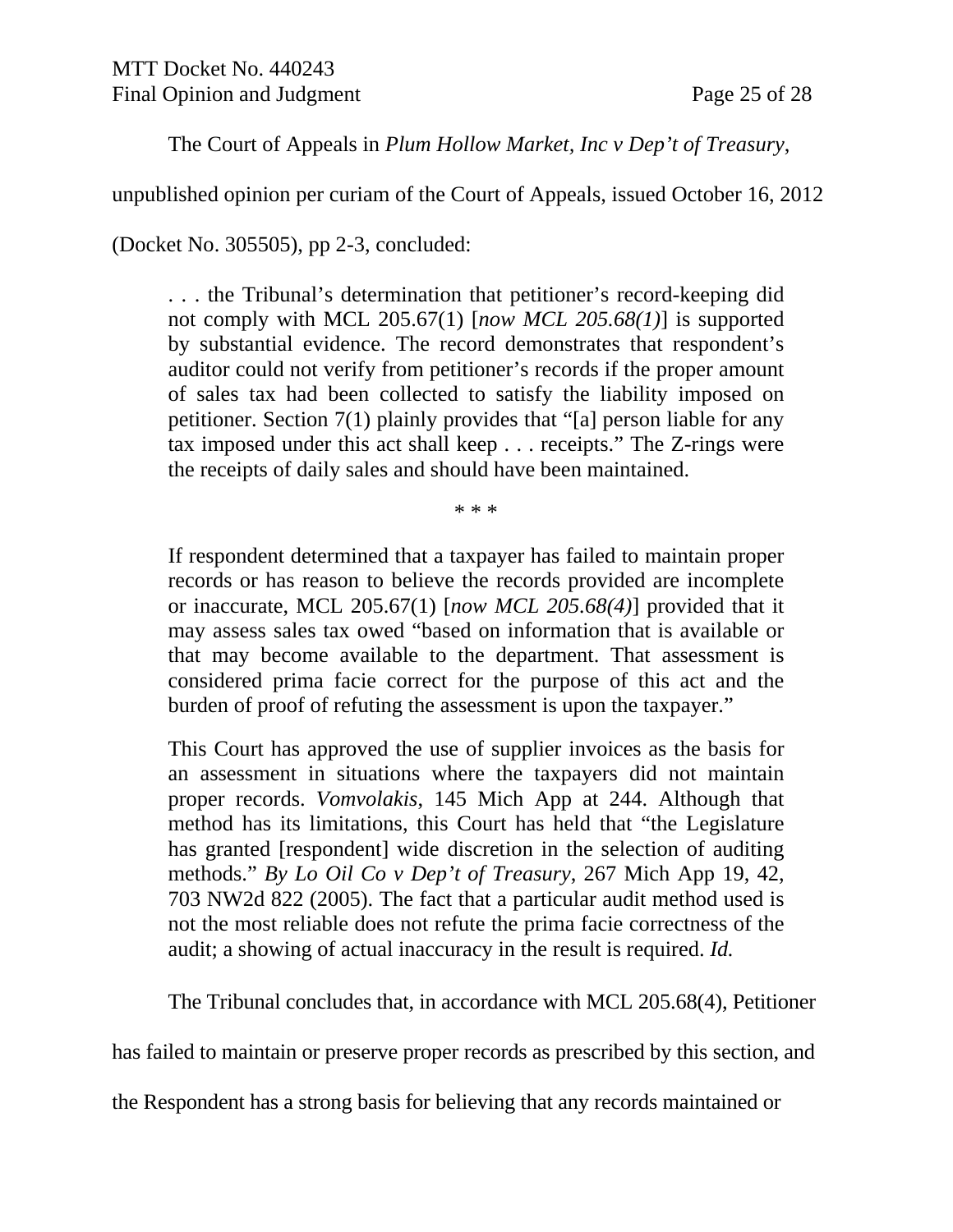#### MTT Docket No. 440243 Final Opinion and Judgment Page 26 of 28

returns filed may be inaccurate or incomplete and that additional taxes are due. Therefore, it is appropriate for the department to assess the amount of the tax, interest, and penalty due based on information that was available or that became available to it. Respondent's assessment is considered prima facie correct.

Having established its prima facie case, as documented in its audit report and as confirmed by the testimony of Respondent's auditor, the burden shifts to Petitioner to refute Respondent's prima facie case. Petitioner has utterly failed to do so. It has provided no arguments that would raise any level of doubt as to the accuracy of Respondent's assessment, which the Tribunal concludes was based on the best information that was available or that became available to it. Therefore, the Tribunal must conclude that the findings in Respondent's final audit report accurately reflect Petitioner's sales tax liability.

As to whether the issuance of three Audit Reports (the original and two revisions) was appropriate, the Tribunal concludes that, based on the credible testimony of Respondent's auditor, Mr. Storey, the adjustments were the result of additional information provided for the most part by Petitioner and information that came to light after the original audit report had been completed, and any adjustments which resulted therefrom were appropriate to include as a part of the final audit report.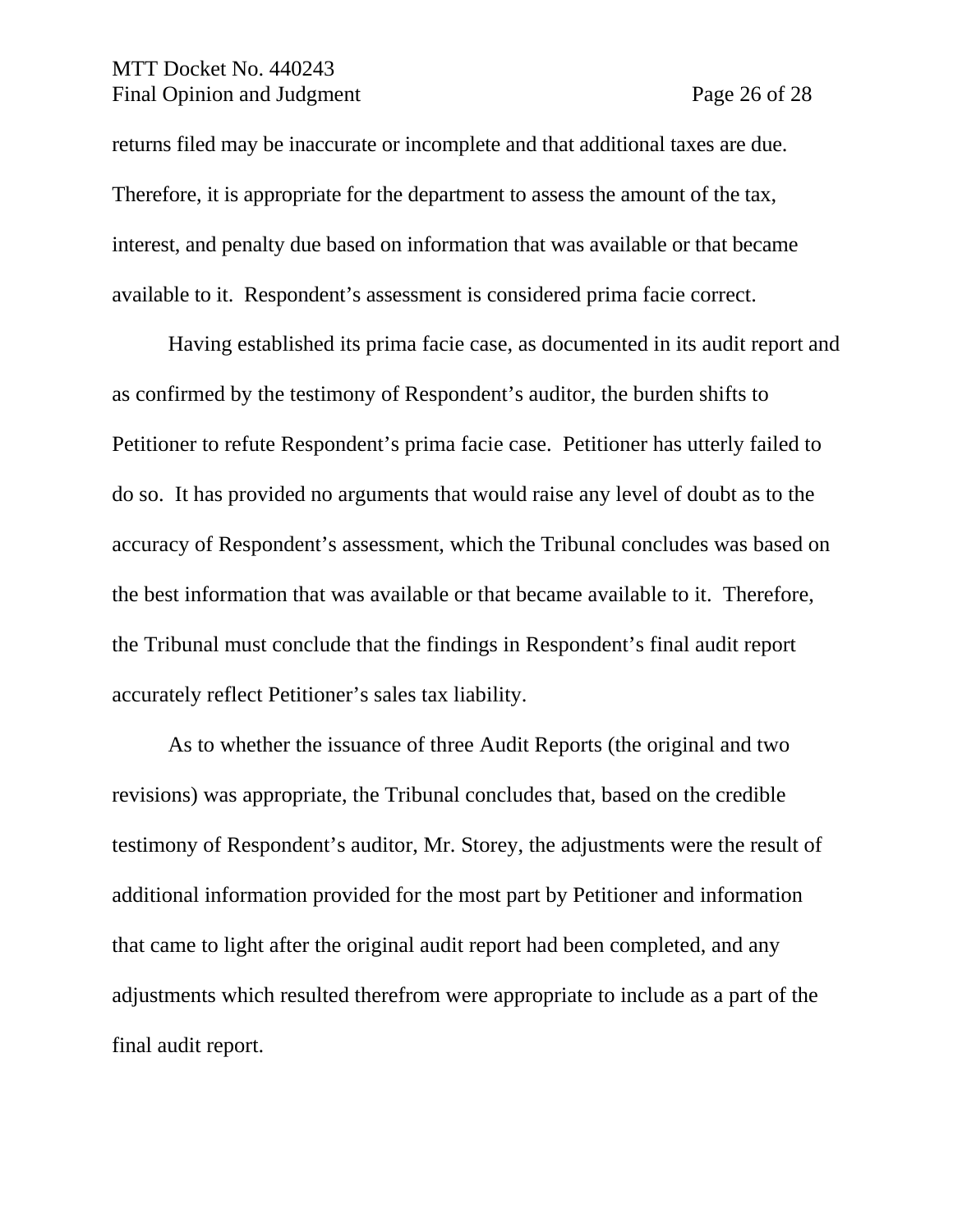Regarding the issue of whether certain prepared foods made on Petitioner's

premises should be subject to sales tax, when sold at retail by Petitioner, the Tribunal

looks to Revenue Administrative Bulletin 2009-8, Approved: October 21, 2009, Sales

Tax – Food for Human Consumption, which states, in pertinent part:

## **6. Delicatessens.**

Food sold in an unheated state by weight or volume as a single item, without eating utensils, is not "prepared food" and is exempt from sales and use tax. Therefore, deli trays of such foods as cheese and crackers, luncheon meats, seafood, or vegetables and dip, sold in an unheated state by weight or volume as a single item, without eating utensils, are not subject to sales or use tax. [Emphasis added.]

Deli items sold at (or below) room temperature by weight or volume as a single item, without eating utensils, such as potato salad, coleslaw, sliced meats, and vegetables, regardless whether previously heated by the seller, are not "prepared food" and are not taxable.

Deli items sold at a temperature higher than room temperature, whether sold by weight or volume as a single item or sold without eating utensils, are "prepared food" and are subject to sales and use tax. This would include, for example, hot roasted or fried chicken, buffalo wings, ribs, etc.

# **7. Sandwiches.**

A sandwich made by the seller (two or more food ingredients combined by the seller for sale as a single item) is "prepared food" and subject to sales and use tax, unless it is sold in an unheated state by weight or volume as a single item, without eating utensils. [Emphasis added.]

A sandwich that is not made by the seller, that is not sold in a heated state, and that is not sold with an eating utensil provided by the seller, is not "prepared food" and is not taxable. [Emphasis added.]